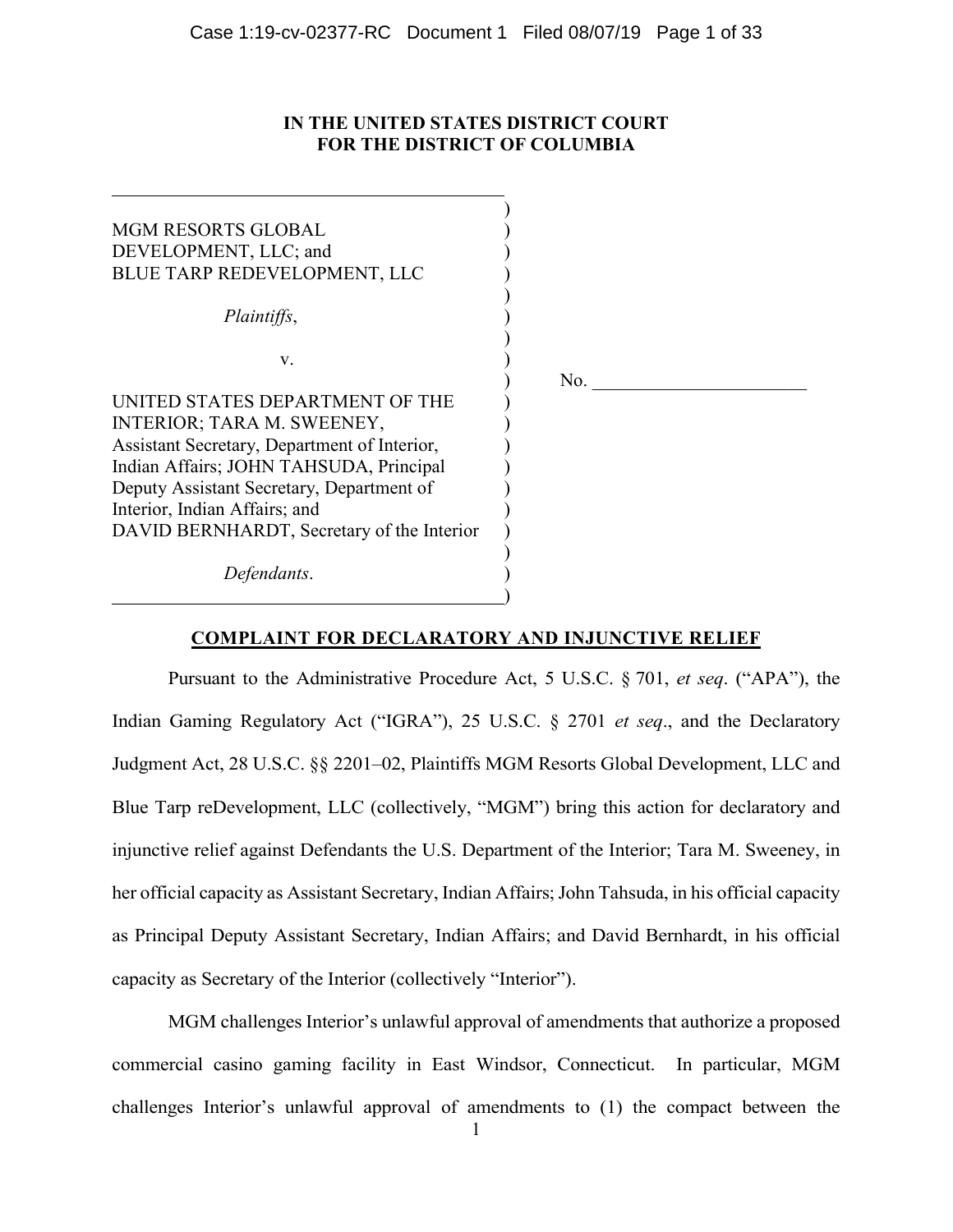# Case 1:19-cv-02377-RC Document 1 Filed 08/07/19 Page 2 of 33

Mohegan Tribe of Indians of Connecticut and the State of Connecticut, (2) the secretarial procedures prescribed for the Mashantucket Pequot Indian Tribe, (3) the Memorandum of Understanding between the Mashantucket Pequot Indian Tribe and the State of Connecticut, and, to the extent applicable, (4) the Memorandum of Understanding between the Mohegan Tribe of Indians of Connecticut and the State of Connecticut.

These amendments have the stated purpose of facilitating off-reservation, commercial gaming operated by a joint venture wholly owned by Indian tribes. These amendments therefore circumvent IGRA's land-in-trust process, which governs off-reservation gaming, and allow Connecticut's federally-recognized Indian tribes to leverage their duopoly over *tribal* gaming to obtain a monopoly over *commercial* gaming in Connecticut. Interior's approval decisions therefore confer a monopoly on commercial gaming to the joint venture. IGRA was never intended to allow such a scheme, and Interior lacks statutory authority to approve it.

The amendments are not limited to an East Windsor casino: they facilitate commercial, off-reservation gaming by the tribal joint venture *anywhere* in Connecticut, and state legislators have recently proposed granting the joint venture an exclusive, no-bid license to operate a casino in Bridgeport, Connecticut. The amendments thus confer a statewide, perpetual competitive advantage on the joint venture. Once again, IGRA does not contemplate or permit this type of unequal regime governing *commercial* casino development.

Interior's approval decisions are unexplained, unprecedented, and unlawful. Binding precedent dictates that "IGRA affords tools … to regulate gaming on Indian lands, *and nowhere else*." *Michigan v. Bay Mills Indian Cmty.*, 572 U.S. 782, 795 (2014) (emphasis added). But in this case, for the first time in the agency's history, Interior relied on IGRA to approve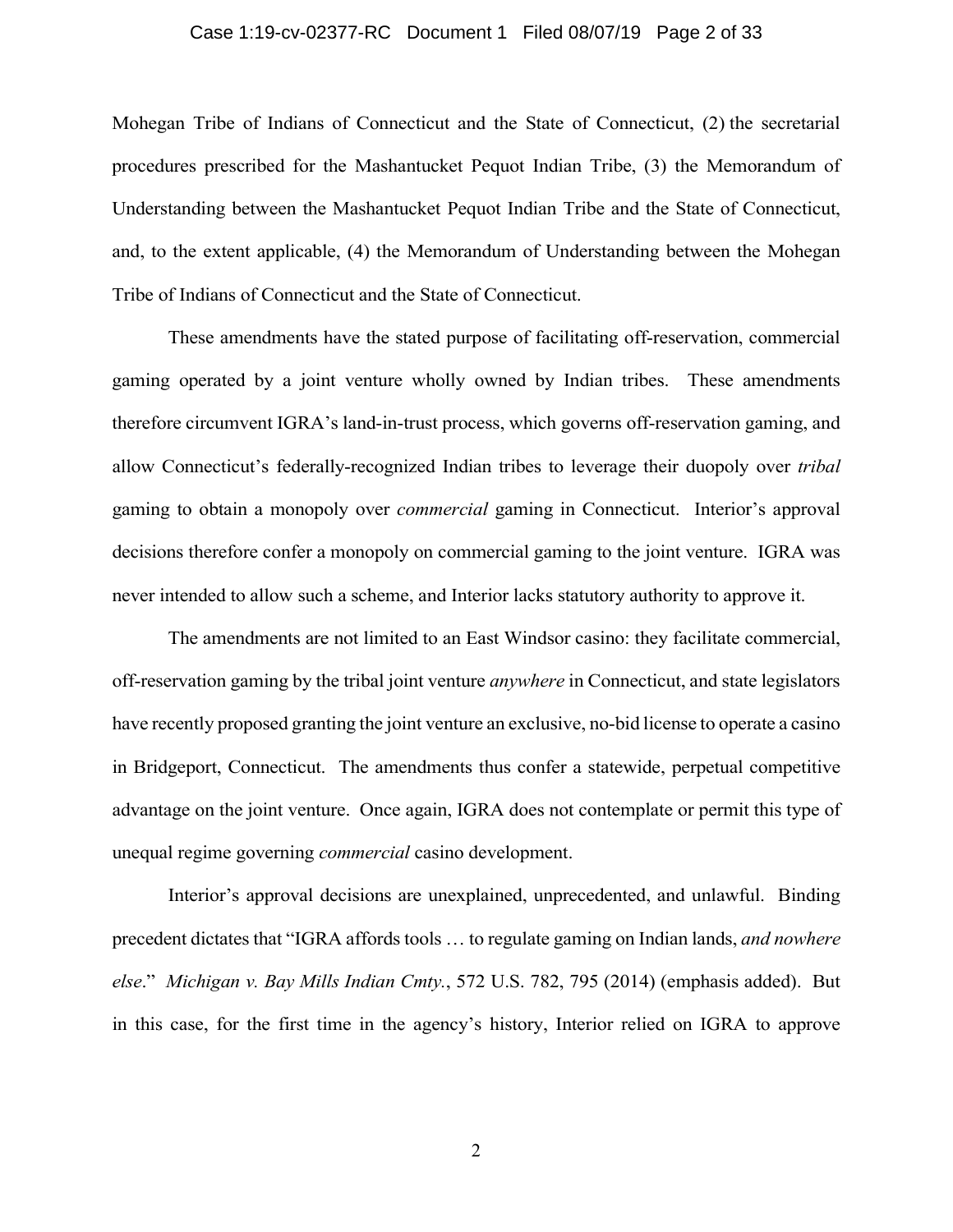# Case 1:19-cv-02377-RC Document 1 Filed 08/07/19 Page 3 of 33

amendments that authorize a commercial casino on non-Indian land. That step exceeded Interior's statutory authority and therefore is unlawful.

Interior's approval decisions also fail the "basic procedural requiremen[t] … that an agency must give adequate reasons for its decisions." *Encino Motorcars, LLC v. Navarro*, 136 S. Ct. 2117, 2125 (2016). The decisions do not explain how the amendments comply with IGRA's "Indian lands" limitation or how Interior could approve the amendments despite having previously "return[ed]" them because the applicants provided "insufficient information upon which to make a decision." Indeed, Interior's decisions do not even acknowledge the fact that Interior previously returned the amendments. Moreover, Interior has conceded that it approved one of the amendments "without determining whether the … amendment is actually consistent with the statutory framework of IGRA."

MGM accordingly requests that the Court (1) declare that Interior's approval decisions are in excess of Interior's statutory authority as well as arbitrary and capricious, and (2) vacate the approval decisions. In support, MGM alleges as follows:

# **JURISDICTION AND VENUE**

1. This Court has jurisdiction over this action under 28 U.S.C. §§ 1331, 2201, and 2202, and may hear this action pursuant to the APA, 5 U.S.C. §§ 701–06, because MGM seeks review of final agency action for which there is no other adequate remedy.

2. Venue in this Court is proper under 28 U.S.C. § 1391(e)(1) because Defendants are principally located in the District of Columbia, and a substantial part, if not all, of the events or omissions giving rise to the claims asserted arose in this District.

# **PARTIES**

3. Plaintiff MGM Resorts Global Development, LLC is a Nevada limited liability company with its principal place of business in Nevada. MGM Resorts Global Development,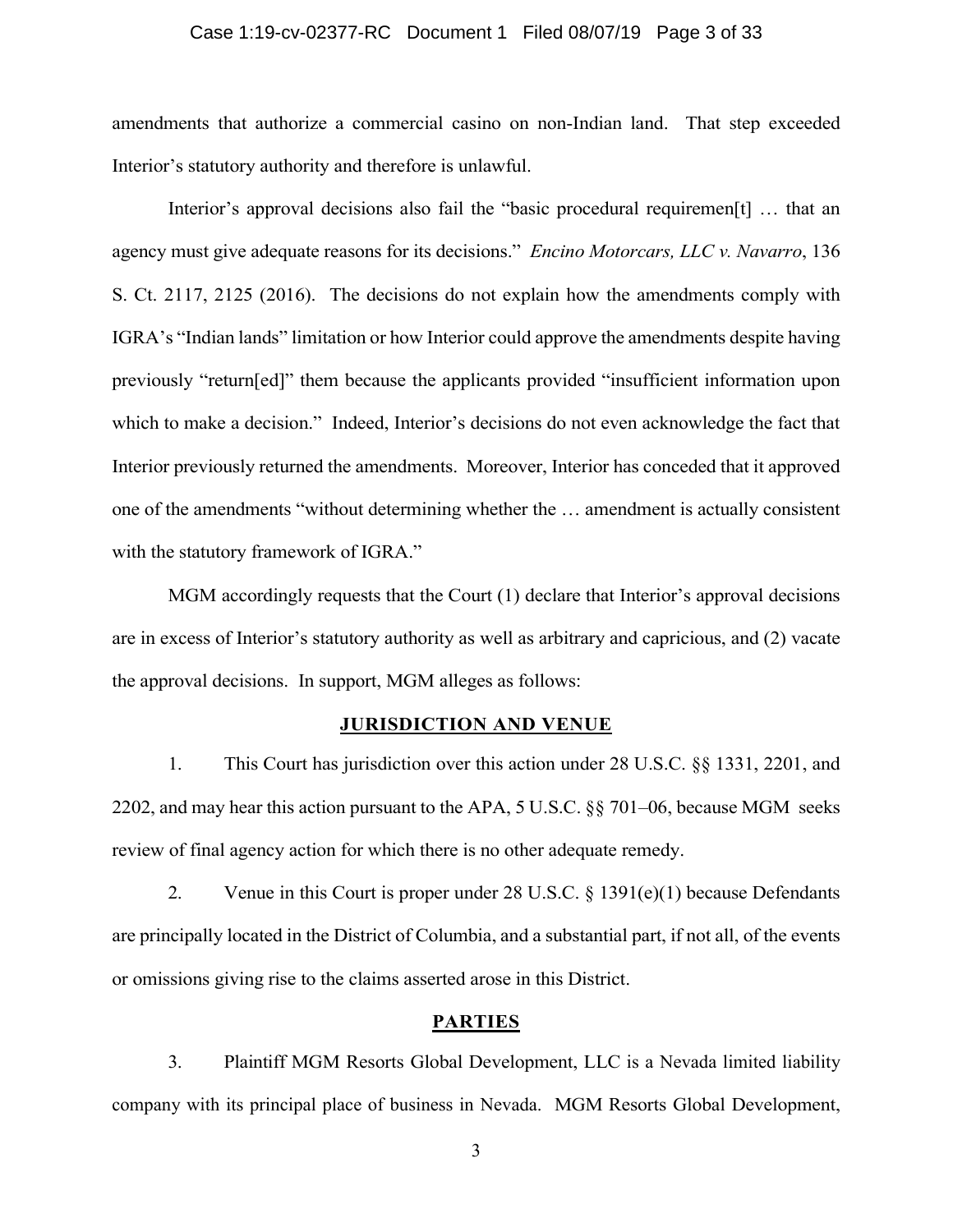# Case 1:19-cv-02377-RC Document 1 Filed 08/07/19 Page 4 of 33

LLC is a wholly-owned subsidiary of MGM Resorts International, a Delaware corporation with its principal place of business in Nevada, which owns destination integrated resorts providing hospitality, gaming, and other entertainment offerings. MGM Resorts Global Development, LLC is the casino-development arm of MGM Resorts International.

4. Plaintiff Blue Tarp reDevelopment, LLC is a Massachusetts limited liability company with its principal place of business in Massachusetts. Blue Tarp reDevelopment, LLC operates a gaming establishment known as MGM Springfield in Springfield, Massachusetts and is a wholly-owned subsidiary of MGM Resorts International.

5. Defendant U.S. Department of the Interior is a federal agency with responsibility for administering and executing IGRA's requirements, including approving or disapproving proposed amendments to gaming compacts and procedures.

6. Defendant Tara M. Sweeney is Assistant Secretary for Indian Affairs of the U.S. Department of the Interior, with delegated responsibility for administering and executing IGRA's requirements. Ms. Sweeney is sued in her official capacity as Assistant Secretary.

7. Defendant John Tahsuda is Principal Deputy Assistant Secretary for Indian Affairs of the U.S. Department of the Interior, with delegated responsibility for administering and executing IGRA's requirements. Mr. Tahsuda is sued in his official capacity.

8. Defendant David Bernhardt is the Secretary of the U.S. Department of Interior, with ultimate responsibility for the Interior Department's operations, including administering and executing IGRA's requirements. Mr. Bernhardt is sued in his official capacity as Secretary.

# **STATUTORY AND REGULATORY BACKGROUND**

9. There are two types of casino gaming in the United States: (i) "tribal" gaming operated by Indian tribes on Indian lands pursuant to IGRA, and (ii) "commercial" gaming,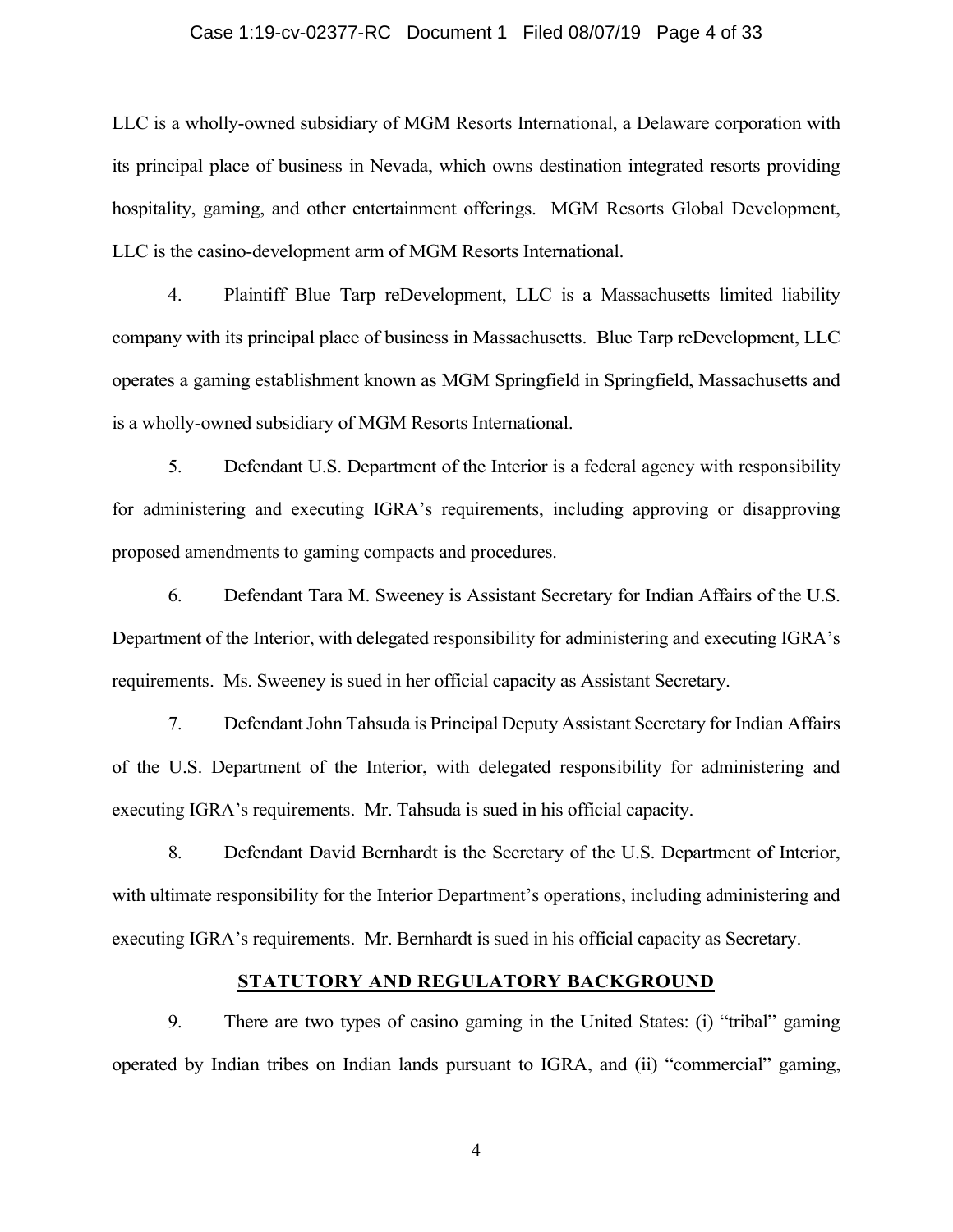# Case 1:19-cv-02377-RC Document 1 Filed 08/07/19 Page 5 of 33

operated by private entities, governed by state law, on non-Indian lands, such as casino gaming conducted in Las Vegas and Atlantic City.

10. By enacting IGRA in 1988, Congress created a comprehensive framework for regulation of tribal gaming. Congress enacted IGRA in response to the Supreme Court's decision in *California v. Cabazon Band of Mission Indians*, 480 U.S. 202 (1987), which held that, in the absence of congressional action, tribes could conduct gaming activities on Indian lands with minimal oversight by state regulators. In passing IGRA, Congress sought "to balance [the] competing policy interests" of federal and state governments, tribes, and "competitive economic interests." S. Rep. No. 100-446, at 1–2 (1988). The result was a new federal framework governing gaming operations conducted by Indian tribes on Indian lands. *See* 25 U.S.C. § 2701, *et seq*.

11. "[T]he problem Congress set out to address in IGRA (*Cabazon*'s ouster of state authority) arose in Indian lands alone." As a result, "Everything—literally everything—in IGRA affords tools … to regulate gaming on Indian lands, *and nowhere else*." *Bay Mills*, 572 U.S. at 795 (emphasis added).

12. IGRA regulates three classes of tribal gaming, including "Class III" gaming, the type of gaming at issue here. Class III gaming includes slot machines, table games, and similar Las Vegas-style gaming. IGRA allows federally-recognized tribes to conduct Class III gaming in narrowly defined circumstances. *See* 25 U.S.C. § 2710(d).

13. In particular, IGRA authorizes Class III gaming only "on Indian lands," 25 U.S.C.  $\S 2710(d)(1)$ , which the statute defines as "(A) all lands within the limits of any Indian reservation; and (B) any lands title to which is either held in trust by the United States for the benefit of any Indian tribe or individual[,] or held by any Indian tribe or individual subject to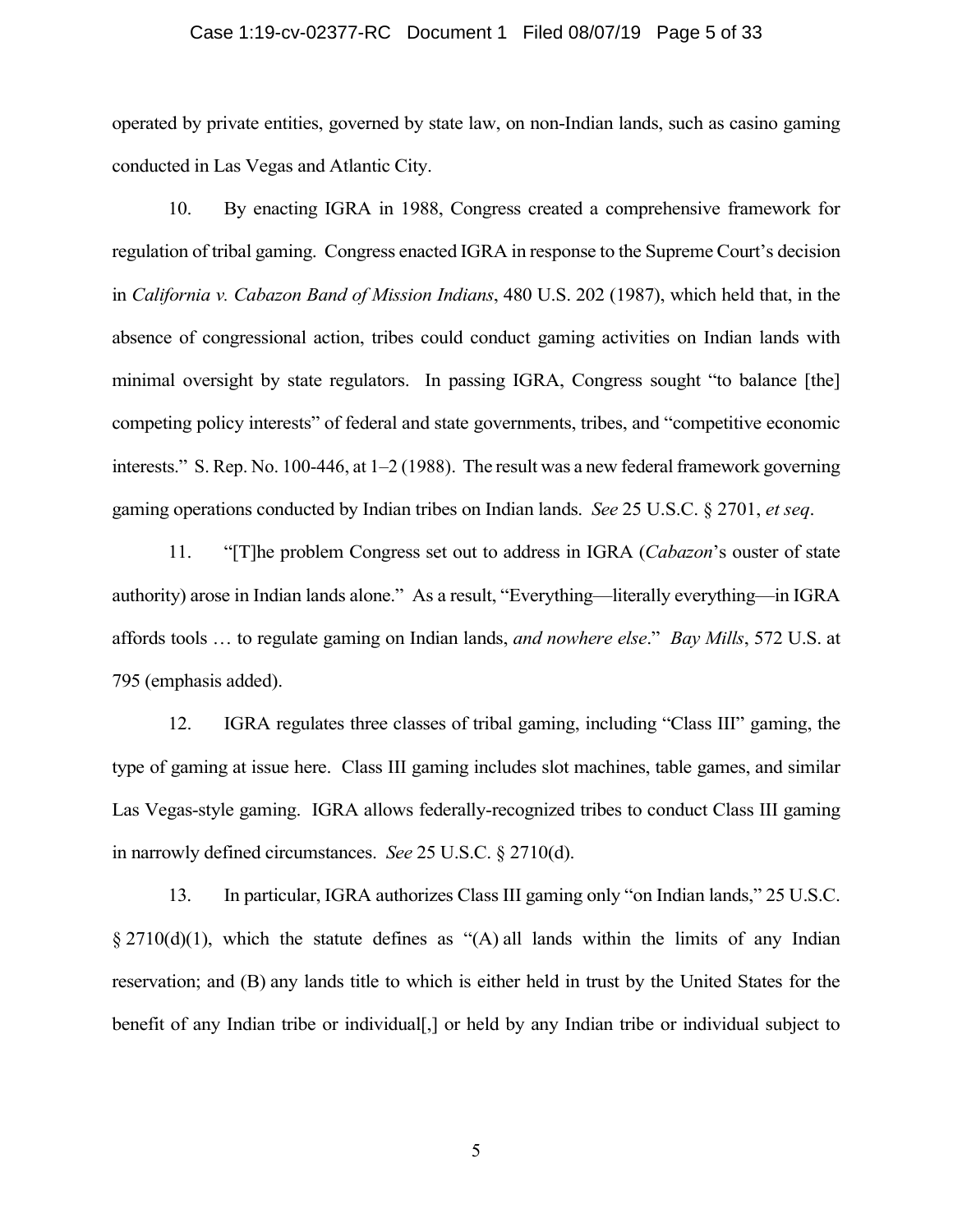# Case 1:19-cv-02377-RC Document 1 Filed 08/07/19 Page 6 of 33

restriction by the United States against alienation and over which an Indian tribe exercises governmental power," 25 U.S.C. § 2703(4).

14. A tribe may not conduct Class III gaming on off-reservation lands unless the land is "held in trust by the United States." 25 U.S.C. § 2703(4). The Indian Reorganization Act and its implementing regulations, however, limit the Secretary's ability to take land into trust for the benefit of Indian tribes or for lands otherwise to become "Indian lands." *See* 25 U.S.C. § 465; 25 C.F.R. pt. 151. Among other things, when making a land-in-trust determination, the Secretary considers the distance between the newly acquired land and the tribe's reservation. *See* 25 C.F.R. § 151.11.

15. In addition, IGRA authorizes Class III gaming only pursuant to a tribal-state compact or, alternatively, procedures prescribed by the Secretary. *See* 25 U.S.C. § 2710(d)(1).

16. A proposed tribal-state gaming compact must be reviewed and approved by the Secretary. *See* 25 U.S.C. § 2710(d)(8); 25 C.F.R. § 293.15. The Secretary may disapprove a proposed compact if it violates "any provision" of IGRA, "any other provision of Federal law," or "the trust obligations of the United States to Indians." 25 U.S.C. § 2710(d)(8)(B); *see also* 25 C.F.R. § 293.14.

17. Alternatively, in defined circumstances, the Secretary may impose gaming "procedures" authorizing Class III gaming. *See* 25 U.S.C. § 2710(d)(7); 25 C.F.R. Part 291. The procedures must be "consistent with the provisions of [IGRA]" and "the relevant provisions of the laws of the State." 25 U.S.C.  $\S 2710(d)(7)(B)(vii)$ .

18. IGRA imposes further restrictions on gaming on Indian lands acquired after October 17, 1988. Such gaming is prohibited unless statutory exemptions are satisfied.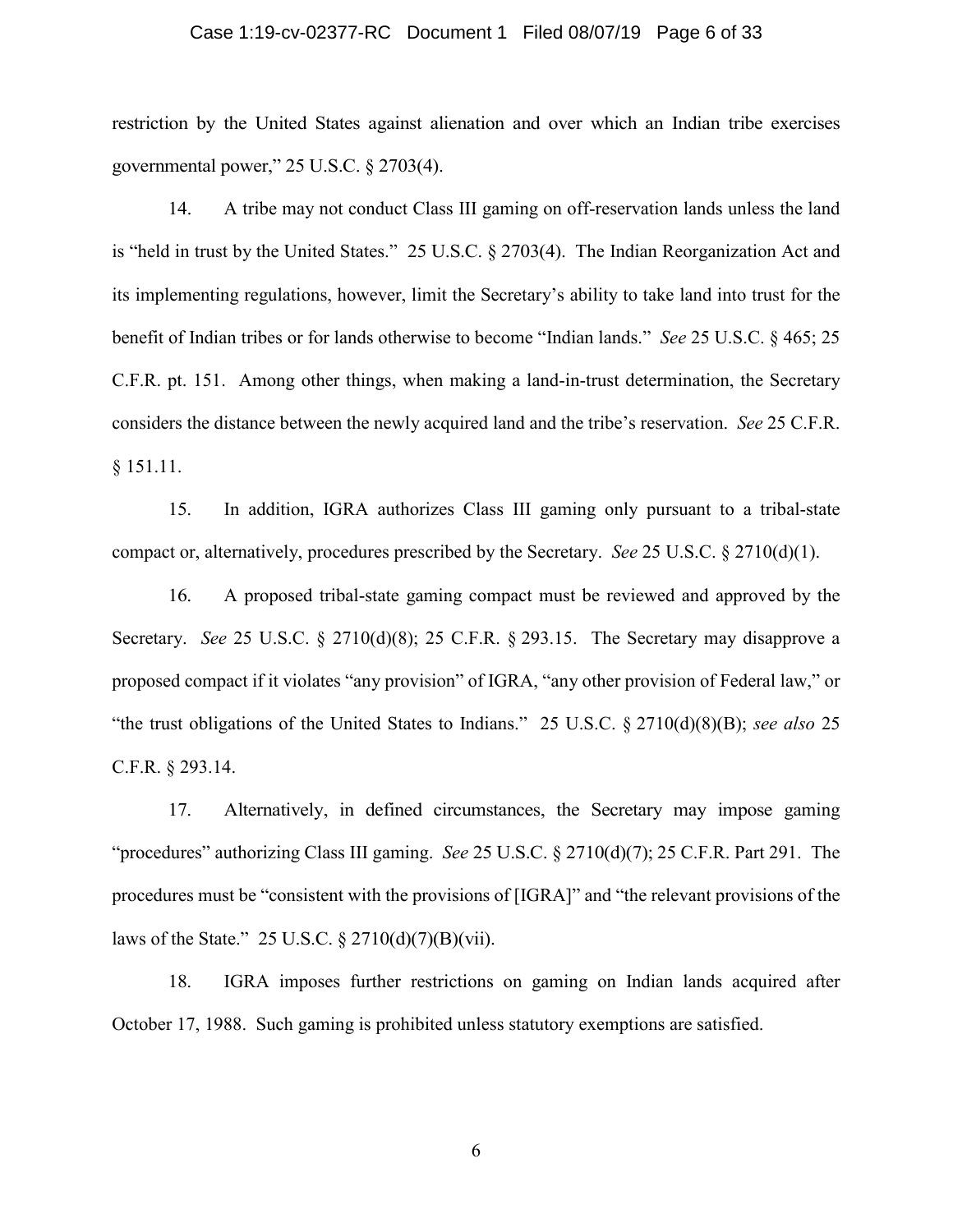# Case 1:19-cv-02377-RC Document 1 Filed 08/07/19 Page 7 of 33

19. Under one such exemption, the Secretary must determine, among other criteria, that tribal gaming "would not be detrimental to the surrounding community." 25 U.S.C. § 2719(b)(1)(A). In conducting this analysis, Interior considers "[a]nticipated impacts on the economic development, income, and employment of the surrounding community." 25 C.F.R. § 292.18.

20. Interior regulations allow states and tribes to amend existing gaming authorizations—including compacts, procedures, and related instruments—only with approval of the Secretary. *See* 25 C.F.R. §§ 291.14, 293.2–293.15. Amendments are generally subject to the same rules as underlying authorizations: they must be accompanied by adequate documentation, *see* 25 C.F.R. §§ 291.14, 293.8, and must comply with IGRA, other federal laws, and the United States' trust obligations, *see* 25 C.F.R. §§ 291.11(b), 293.14.

21. An amendment to a tribal-state gaming agreement is not effective unless (i) it is approved by the Secretary (or "deemed approved" by operation of law, which may only occur with respect to compacts, not procedures prescribed by the Secretary), and (ii) Interior publishes a notice of approval in the Federal Register. *See* 25 C.F.R. § 293.15. Interior reviews a proposed amendment and the underlying compact or procedures together, as a whole, to determine if the amendment is lawful. *See* 73 Fed. Reg. 74,004, 74,005 (Dec. 5, 2008).

22. Although a compact or compact amendment may be "deemed approved" if it is properly submitted and the Secretary fails to approve or disapprove it within 45 days of submission, a compact or compact amendment may be deemed approved "only to the extent" that it "is consistent with the provisions of [IGRA]." 25 U.S.C. § 2710(d)(8)(C). This deemedapproval process does not apply to procedures prescribed by the Secretary, or amendments to such procedures.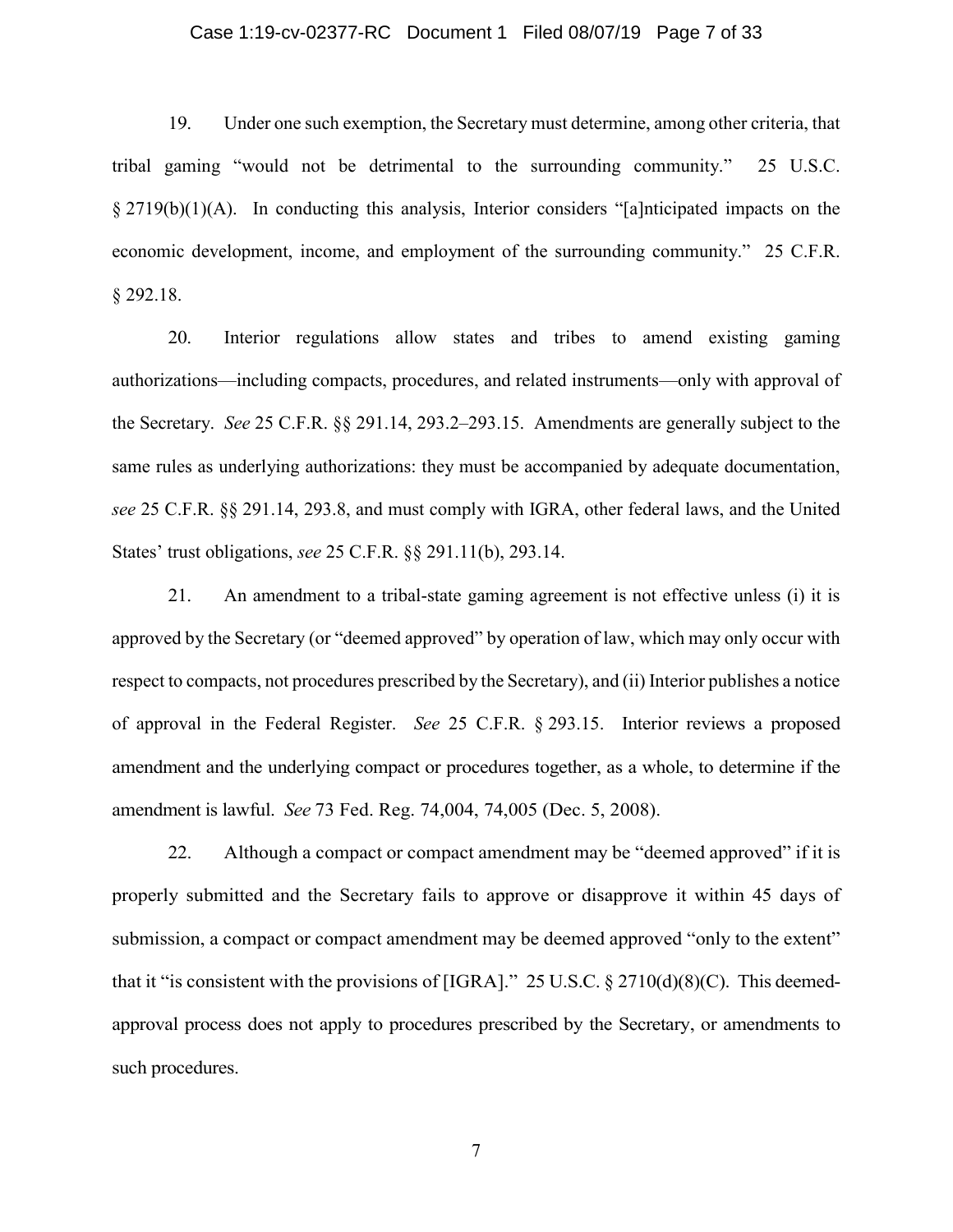23. Interior may return a proposed tribal gaming amendment to the submitting parties if the amendment fails to include the information required by law or is otherwise procedurally defective. *See, e.g.*, Cheyenne-Arapaho Disapproval Letter at 4–5 (Aug. 1, 2013) (attached as **Exhibit A**).<sup>1</sup> When Interior returns an amendment, the 45-day review period described above is "not triggered" and the defective amendment cannot be "deemed approved." *Id.* at 5.

# **FACTUAL BACKGROUND**

# **I. Tribal Gaming on Indian Lands in Connecticut**

 $\overline{a}$ 

24. There are two federally-recognized Indian tribes in Connecticut: the Mashantucket Pequot Indian Tribe ("Mashantucket Tribe") and the Mohegan Tribe of Indians of Connecticut ("Mohegan Tribe") (collectively, the "Tribes"). *See* 80 Fed. Reg. 1,942, 1,944–45 (Jan. 14, 2015).

25. The Tribes each operate a casino in Connecticut pursuant to IGRA. The Mashantucket Tribe operates the Foxwoods casino on its reservation pursuant to procedures issued by the Secretary in 1991, *see* 56 Fed. Reg. 24,996 (May 31, 1991) ("Mashantucket Procedures"), and the Mohegan Tribe operates the Mohegan Sun casino on its reservation pursuant to a compact executed in 1994, *see* 59 Fed. Reg. 65,130 (Dec. 16, 1994) ("Mohegan Compact"). The Tribes have a duopoly on casino gaming in Connecticut; Foxwoods and Mohegan Sun are the only casinos operating in the state. True and correct copies of these gaming authorizations are attached as **Exhibit B** (Mashantucket Procedures) and **Exhibit C** (Mohegan Compact).

26. The Mohegan Compact and the Mashantucket Procedures permit the Tribes to offer table games at their on-reservation casinos, but prohibit the Tribes from operating slot machines "unless and until" (i) such gaming is authorized by a new tribal-state agreement or court

<sup>1</sup> *Available at* https://www.bia.gov/sites/bia\_prod.opengov.ibmcloud.com/files/assets/asia/oig/pdf/idc1-028608.pdf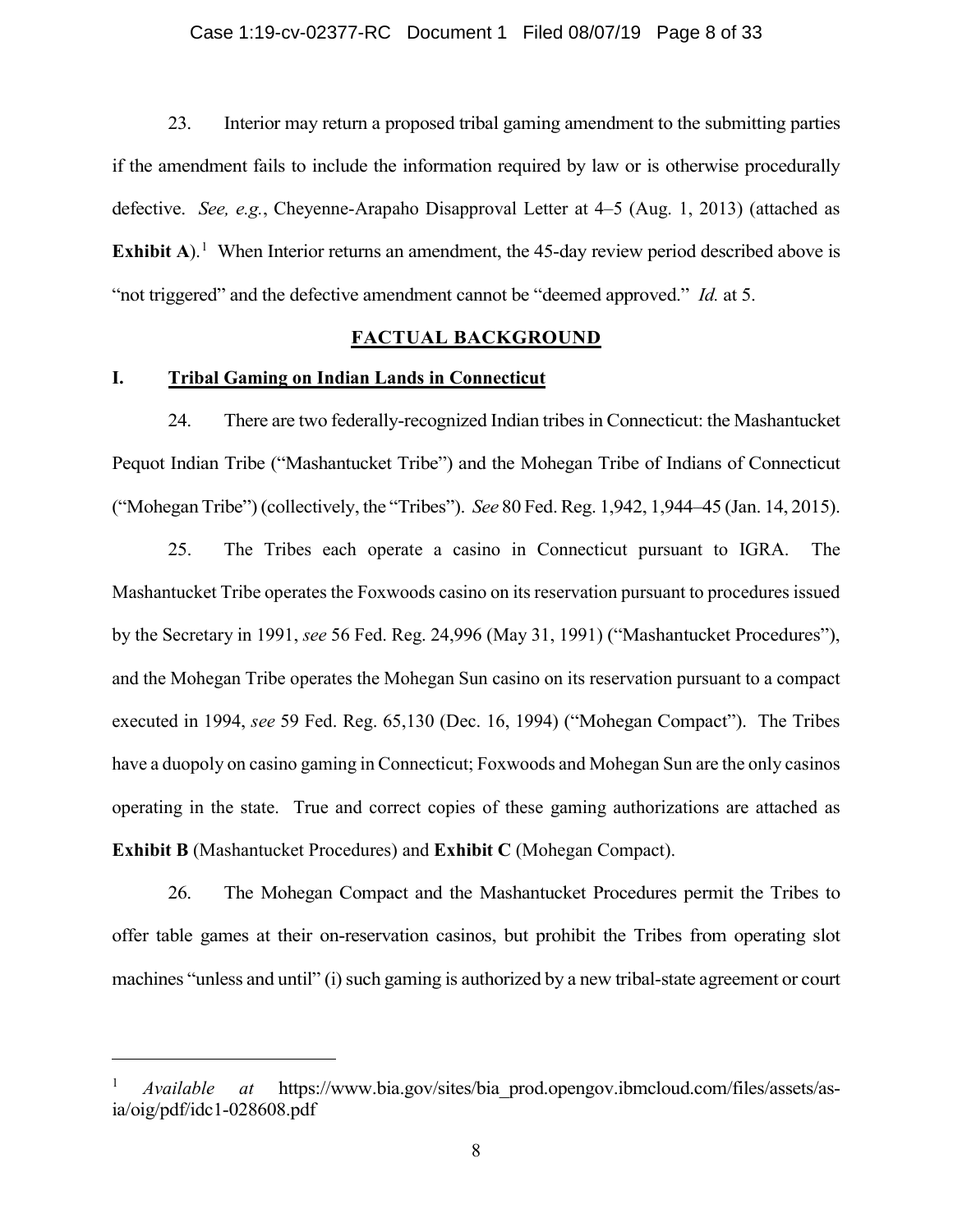# Case 1:19-cv-02377-RC Document 1 Filed 08/07/19 Page 9 of 33

order, or (ii) Connecticut law is amended to allow slot-machine gaming "by any person, organization, or entity." *See* Mohegan Compact § 15(a); Mashantucket Procedures § 15(a). These provisions are known as the "slots moratoria."

27. In 1994, the Tribes executed separate Memoranda of Understanding ("MOUs") with Connecticut that lifted the slots moratoria at Foxwoods and Mohegan Sun, allowing each Tribe to operate slot machines in exchange for a 25 percent royalty to Connecticut on the slotmachine revenues. *See* Mohegan MOU ¶ 5; Mashantucket MOU ¶¶ 2, 4 (the Mohegan Compact and Mashantucket Procedures, and their respective MOUs, are referred to collectively as the "Gaming Authorizations"). True and correct copies of these MOUs are attached as **Exhibit D** (Mashantucket MOU) and **Exhibit E** (Mohegan MOU).

28. Connecticut uses the royalty payments mandated by the MOUs, which exceeded \$250 million in the 2018–19 fiscal year, to fund statewide programs.

29. The MOUs contain "exclusivity" clauses providing that if any other entity is authorized to conduct casino gaming in Connecticut, the Tribes are no longer required to pay Connecticut a 25 percent royalty on their slots revenues at Foxwoods and Mohegan Sun. *See* Mohegan MOU ¶ 1; Mashantucket MOU ¶ 1.

#### **II. MGM's Springfield Casino**

30. MGM Resorts International, MGM's parent company, has a portfolio that encompasses 30 unique hotel and destination gaming offerings including some of the most recognizable resort brands in the industry.

31. As the casino-development arm of MGM Resorts International, MGM regularly pursues development opportunities throughout the United States. In that role, MGM stays apprised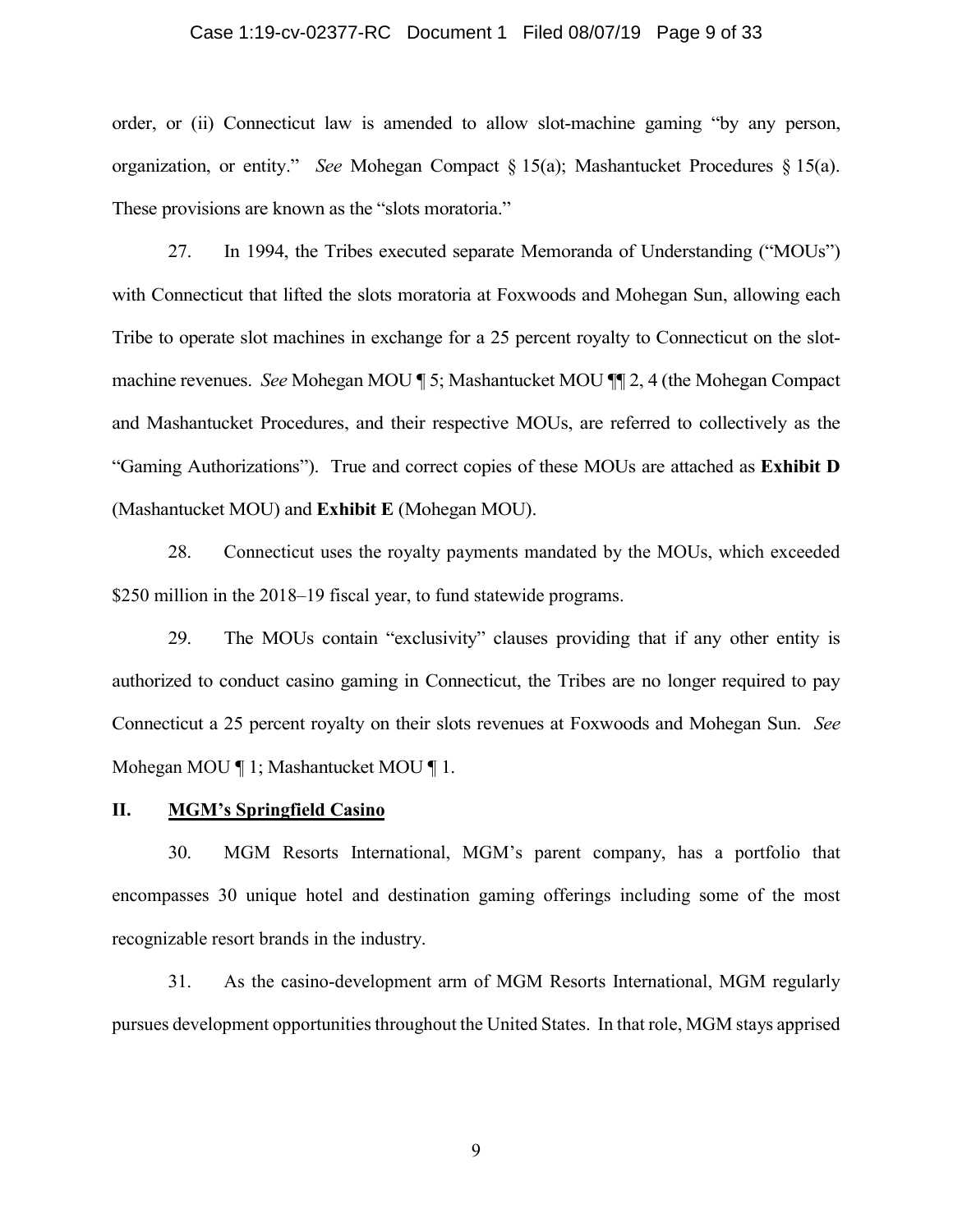# Case 1:19-cv-02377-RC Document 1 Filed 08/07/19 Page 10 of 33

of proposals to expand commercial casino gaming and competes with other operators (including the Tribes) for licenses when new jurisdictions open their doors to casino gaming.

32. In recent years, MGM has evaluated potential expansion opportunities arising out of proposed legislation in several states, including Georgia, Maryland, Massachusetts, and New Jersey.

33. In 2014, MGM obtained a license to develop MGM Springfield in Massachusetts. The Mohegan Tribe competed with MGM for that license in an open, transparent, and competitive selection process.

34. MGM began construction of MGM Springfield in 2015 and opened MGM Springfield for business in 2018.

35. MGM Springfield is located 12 miles north of the site of the proposed commercial gaming facility in East Windsor, Connecticut.

36. MGM Springfield competes in Connecticut for customers, revenue, advertising, and employees, including by placing advertisements and running promotions in Connecticut as part of its marketing efforts. For example, MGM Springfield has spent more than \$1 million on media in Connecticut since opening in 2018.

# **III. Connecticut Adopts Legislation Authorizing a Proposed Commercial Casino in East Windsor, in Response to MGM Springfield**

37. In response to the licensing of MGM Springfield in 2014, Connecticut moved forward with legislation to authorize competing commercial casinos in Connecticut.

38. In May 2015, Connecticut enacted Special Act 15-7, which authorized creation of a "tribal business entity … owned exclusively by the" Tribes and vested that entity with the exclusive right to execute a development contract for Connecticut's first commercial casino.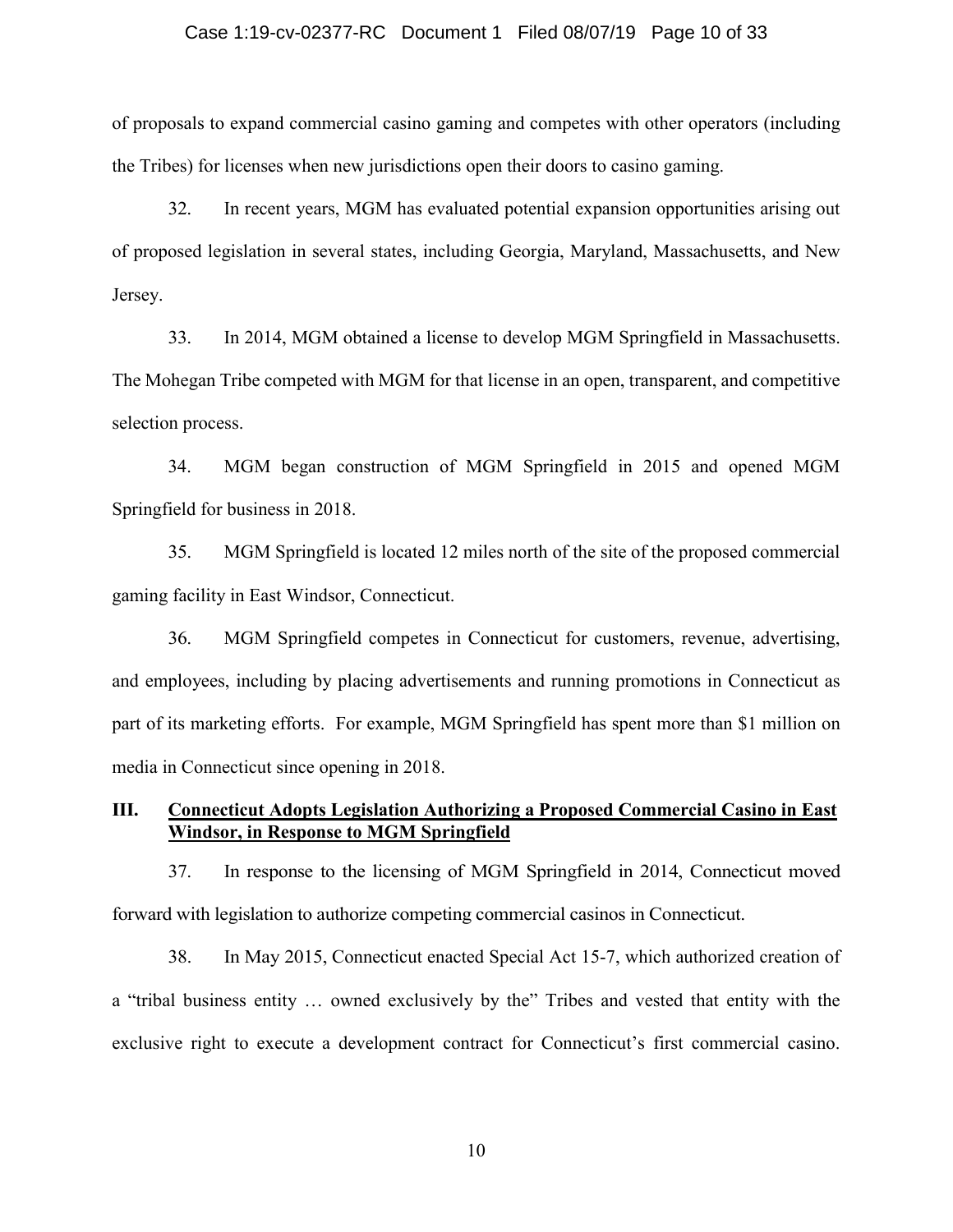Special Act 15-7 § 1(a)-(f).<sup>2</sup> Special Act 15-7 thus permitted the tribal business entity to plan and make contracts for a commercial casino, while requiring additional legislation to operate the new casino.

39. In August 2015, the Tribes registered the tribal business entity authorized by Special Act 15-7, naming it MMCT Venture, LLC ("MMCT"). MMCT is a limited liability company formed under and governed by Connecticut state law. A true and correct copy of MMCT's Articles of Organization is attached as **Exhibit F**.

40. After its formation, MMCT moved forward with efforts to develop a Connecticut casino. In February 2017, MMCT executed a development contract with the Town of East Windsor, Connecticut for construction and operation of a new commercial casino in a retail plaza located approximately 45 miles from the Tribes' reservations and 12 miles south of MGM Springfield.

41. The proposed East Windsor casino would be operated on private property and would not be on "Indian lands" under IGRA. As a result, operation of the proposed East Windsor casino would not be governed by IGRA, but would instead be governed by state law.

42. In June 2017, Connecticut enacted Public Act 17-89, which conditionally authorizes MMCT to operate its proposed East Windsor casino. Prior to the enactment of Public Act 17-89, Connecticut law prohibited casino gaming except at the Tribes' on-reservation casinos.

43. The Connecticut legislature designed Special Act 15-7 and Public Act 17-89 to counteract the effect of increasing regional competition on Connecticut's casino revenues—in particular, competition from MGM Springfield. Senator Martin Looney, one of Public Act 17- 89's sponsors, stated that Connecticut's gaming market was "threatened by competition from ...

<sup>&</sup>lt;sup>2</sup> *Available at https://www.cga.ct.gov/2015/ACT/sa/pdf/2015SA-00007-R00SB-01090-SA.pdf*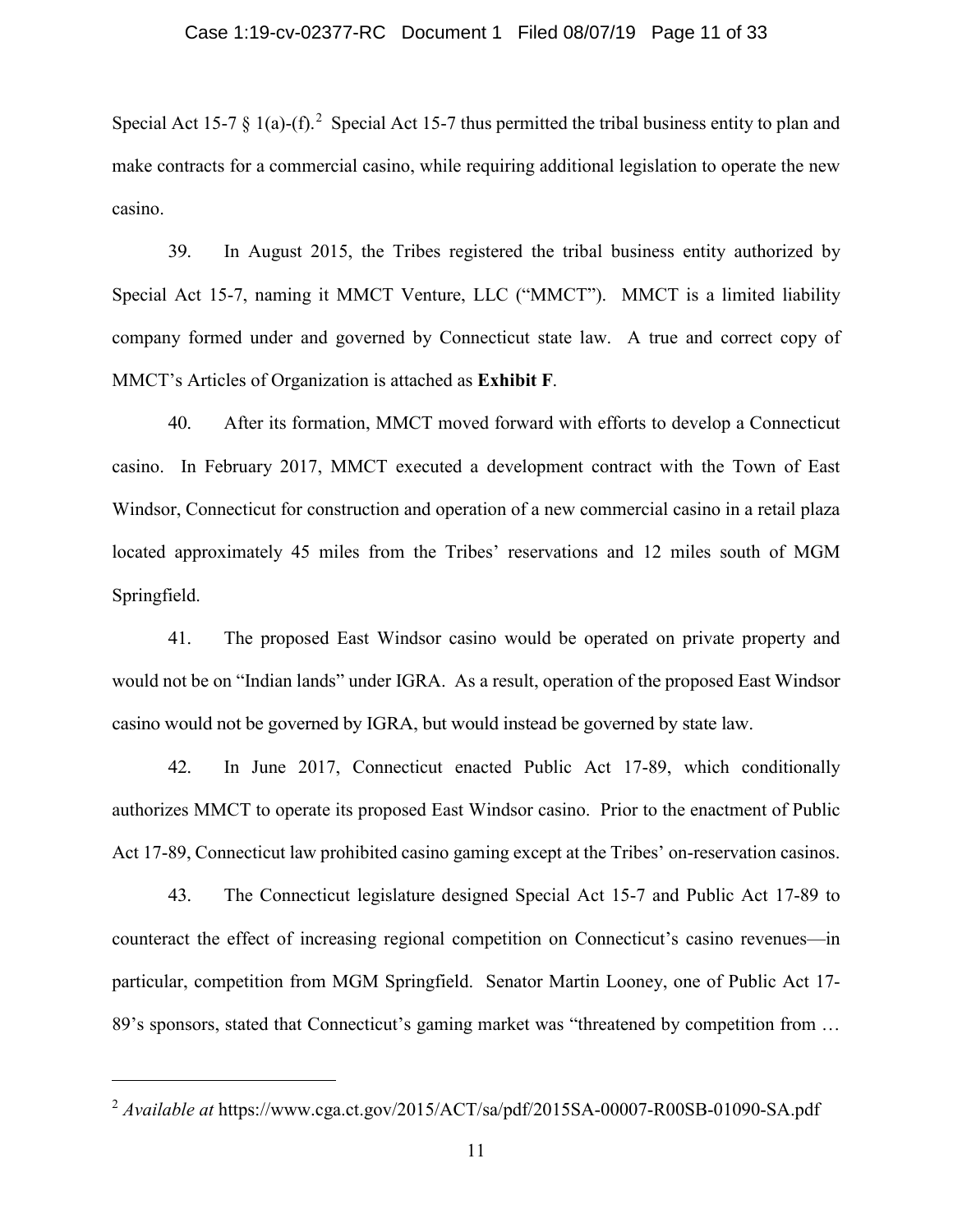# Case 1:19-cv-02377-RC Document 1 Filed 08/07/19 Page 12 of 33

the very large MGM casino soon to open in Springfield." *See* Conn. General Assembly, Senate Debate on Public Act 17-89 (May 23, 2017) ("May 2017 Debate").<sup>3</sup> Representative Chris Davis, another sponsor, similarly noted that MMCT's proposed East Windsor casino would "compet[e] for a share of gamblers who otherwise would go to [MGM] Springfield." *See* Mark Pazniokas, *Hartford's 11th-hour casino game is 'Let's Make a Deal'*, The Connecticut Mirror (June 5, 2017).<sup>4</sup> Other legislators explained that Public Act 17-89 was "precipitated by the development of the MGM property in Springfield," May 2017 Debate, *supra* (statement of Sen. Len Suzio), and expressed "concer[n]" that "MGM [would] somehow fin[d] a way to open a casino elsewhere in Connecticut," May 2017 Debate, *supra* (statement of Sen. Michael McLachlan). Connecticut Lieutenant Governor Nancy Wyman likewise told supporters that there are "three letters we don't want to talk about … Let them stay out of our state"—remarks news reports interpreted to be "[c]learly … referring to M-G-M." Brian Hallenbeck, *Mohegan Chairman Says BIA's Letters Constitute Approval of Third Casino*, The Day (Sept. 25, 2017).<sup>5</sup>

44. Public Act 17-89 provides that "MMCT Venture, LLC, is authorized to conduct [casino] gaming ... at 171 Bridge Street, East Windsor," but provides that "[s]uch authorization shall not be effective unless": (1) the Tribes and the Governor execute "amendments to" the Gaming Authorizations creating a special exemption for MMCT, such that "authorization of MMCT ... to conduct [casino] games in the state does not terminate" the Tribes' duty to pay Connecticut a 25 percent royalty on slots revenues from Foxwoods and Mohegan Sun; (2) the

<sup>3</sup> *Available at* https://www.cga.ct.gov/2017/trn/S/2017STR00523-R00-TRN.htm

<sup>4</sup> *Available at* https://ctmirror.org/2017/06/05/hartfords-11th-hour-casino-game-is-lets-make-adeal/

<sup>5</sup> *Available at* http://www.theday.com/article/20170925/BIZ02/170929611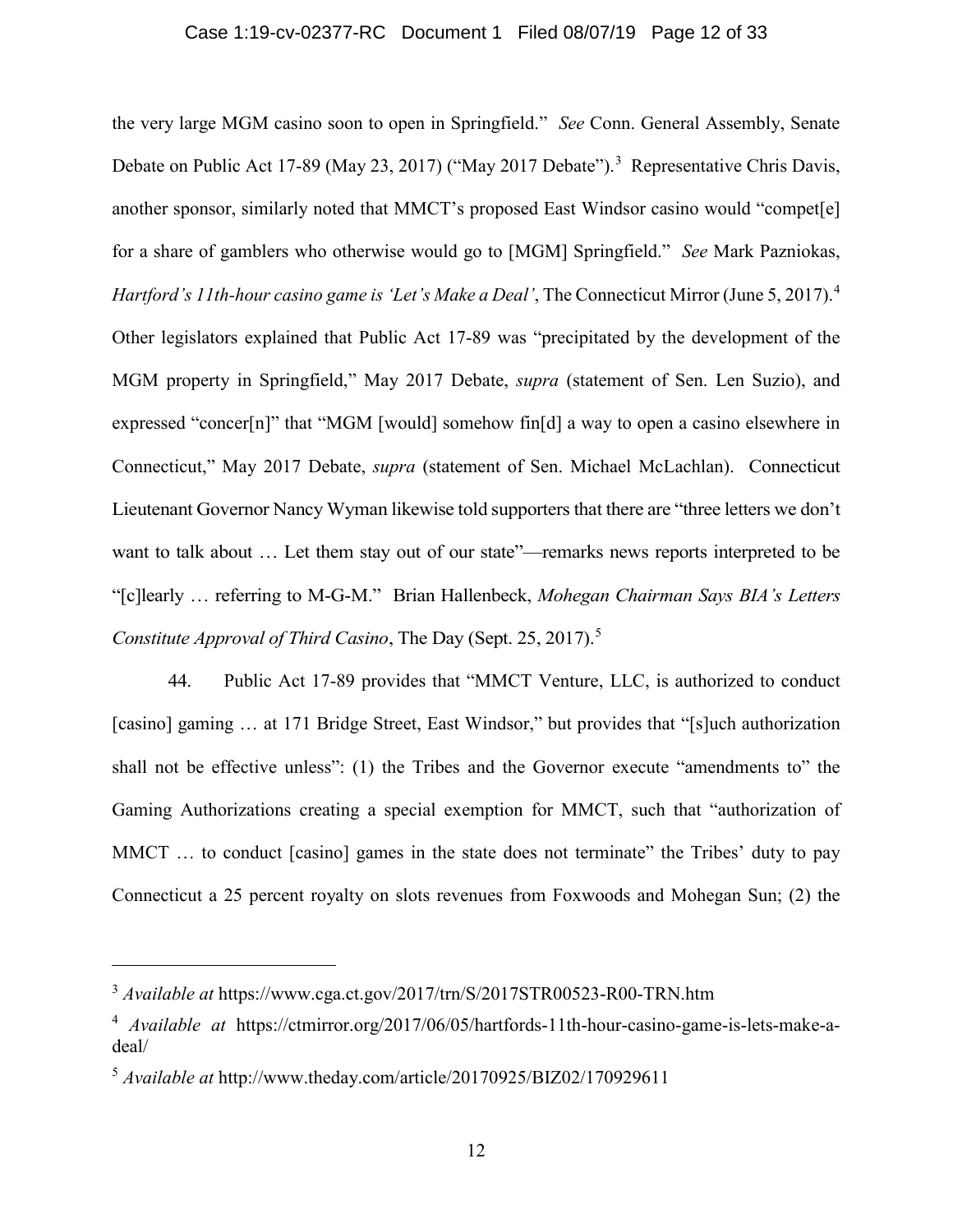# Case 1:19-cv-02377-RC Document 1 Filed 08/07/19 Page 13 of 33

amendments "are approved by" the Connecticut legislature; and (3) the amendments "are approved or deemed approved by the Secretary of the United States Department of the Interior pursuant to the federal Indian Gaming Regulatory Act … and its implementing regulations." Public Act 17- 89,  $§$  14(c)(1)-(2).<sup>6</sup>

45. The amendments required by Public Act 17-89 are necessary to ensure that Connecticut continues receiving royalty payments from Foxwoods and Mohegan Sun even after MMCT is authorized to operate its proposed East Windsor casino. Connecticut's Attorney General has advised that MMCT is a "person, organization, or entity" under the slots moratoria and an "other person" under the MOUs. *See* Letter from George C. Jepsen, Conn. Attorney General, to Conn. General Assembly, at 3 (Apr. 15, 2015).<sup>7</sup> Thus, without amendments exempting MMCT from those definitions, legislation authorizing MMCT to operate a Connecticut casino would violate the Gaming Authorizations' exclusivity clauses and slots moratoria, and would terminate Connecticut's right to receive royalty payments from Foxwoods and Mohegan Sun.

46. Accordingly, the amendments ensure that MMCT's commercial casino (or any other commercial casino owned and operated by an entity owned by both Tribes) does not run afoul of these exclusivity provisions and thus terminate the Tribes' obligations to make revenuesharing payments to the State under their respective MOUs. In short, the purpose and function of the amendments is to facilitate off-reservation, commercial gaming by MMCT, a private limited liability company.

<sup>6</sup> *Available at* https://www.cga.ct.gov/2017/act/pa/pdf/2017PA-00089-R00SB-00957-PA.pdf

<sup>7</sup> *Available at* https://www.cga.ct.gov/ps/related/20170223\_Informational%20Forum%20On%20 Gaming/Informational%20Forum%20On%20Gaming%20MGM%20Background%20 Information.pdf (reprinted at pages 5-10).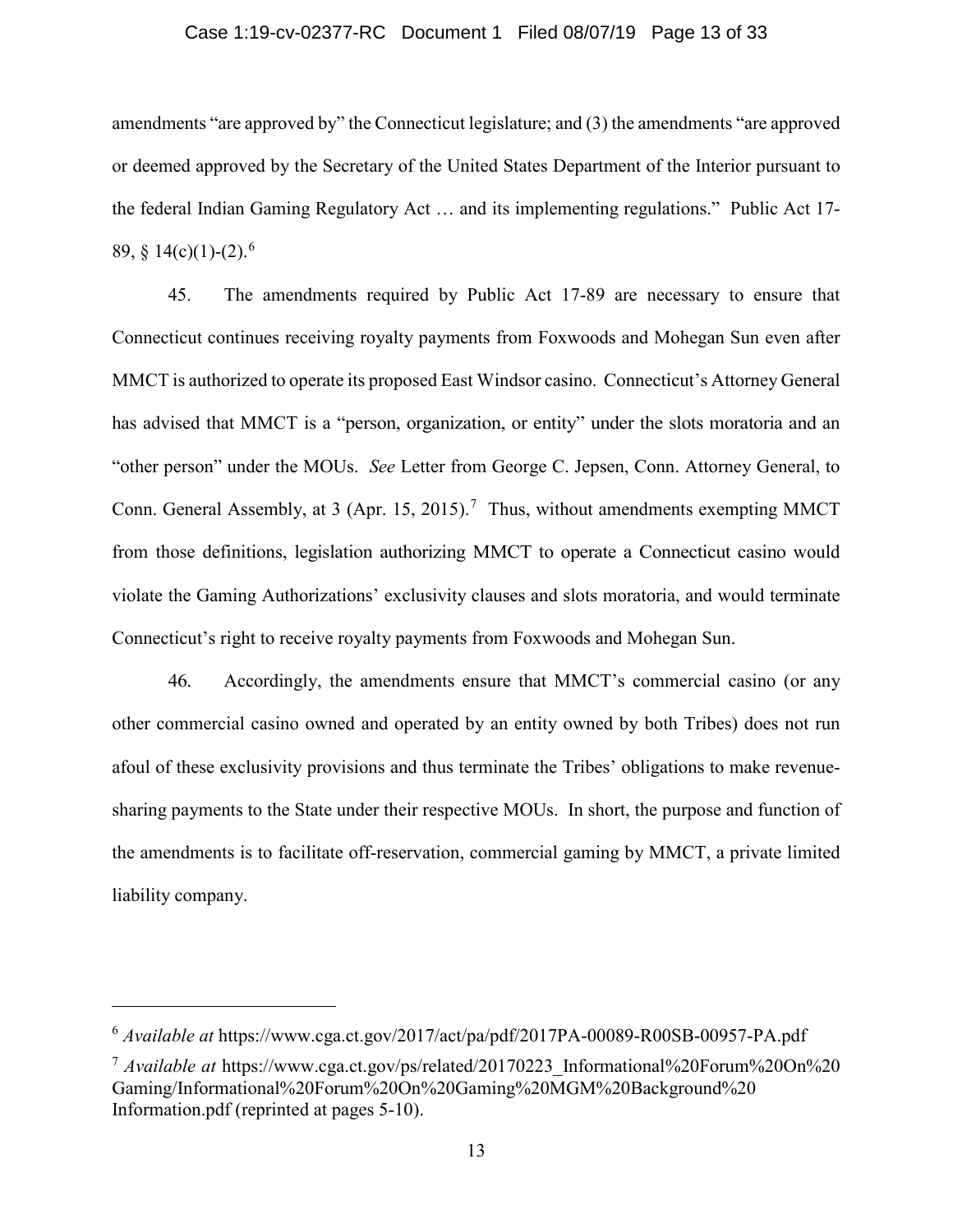# Case 1:19-cv-02377-RC Document 1 Filed 08/07/19 Page 14 of 33

47. The Tribes and Connecticut Governor Dannel P. Malloy executed amendments to the Mohegan Compact, the Mohegan MOU, the Mashantucket Procedures, and the Mashantucket MOU in July 2017 (collectively, the "Amendments"). True and correct copies of the amendments to the Mohegan Compact and Mohegan MOU are attached as **Exhibit G**. True and correct copies of the amendments to the Mashantucket Procedures and Mashantucket MOU are attached as **Exhibit H**.

48. The Connecticut legislature approved the Amendments on July 31, 2017 and indicated in its approval resolution that the Amendments "will authorize" MMCT to "operate a gaming facility in East Windsor, Connecticut." Conn. H. J. Res. No. 301 (July 31, 2017).

49. The Amendments are unprecedented. No other tribe has ever used IGRA's amendment procedure to authorize the operation of a commercial, off-reservation casino. No state has ever implemented a hybrid commercial-tribal gaming scheme similar to Connecticut's. And, before the approval decisions at issue here, Interior had never approved amendments to facilitate such a scheme.

# **IV. Interior Returns the Amendments**

50. After the Governor executed the Amendments and the Connecticut legislature approved them, approval by Interior represented the sole remaining requirement to allow MMCT to operate the proposed East Windsor casino. *See* Public Act 17-89, § 14(c)(1)-(5).

51. The Tribes and Connecticut submitted the Amendments to Interior on or about August 2, 2017.

52. Interior reviewed the Amendments to determine whether or not they were properly submitted and whether or not the Amendments comply with IGRA and other federal laws.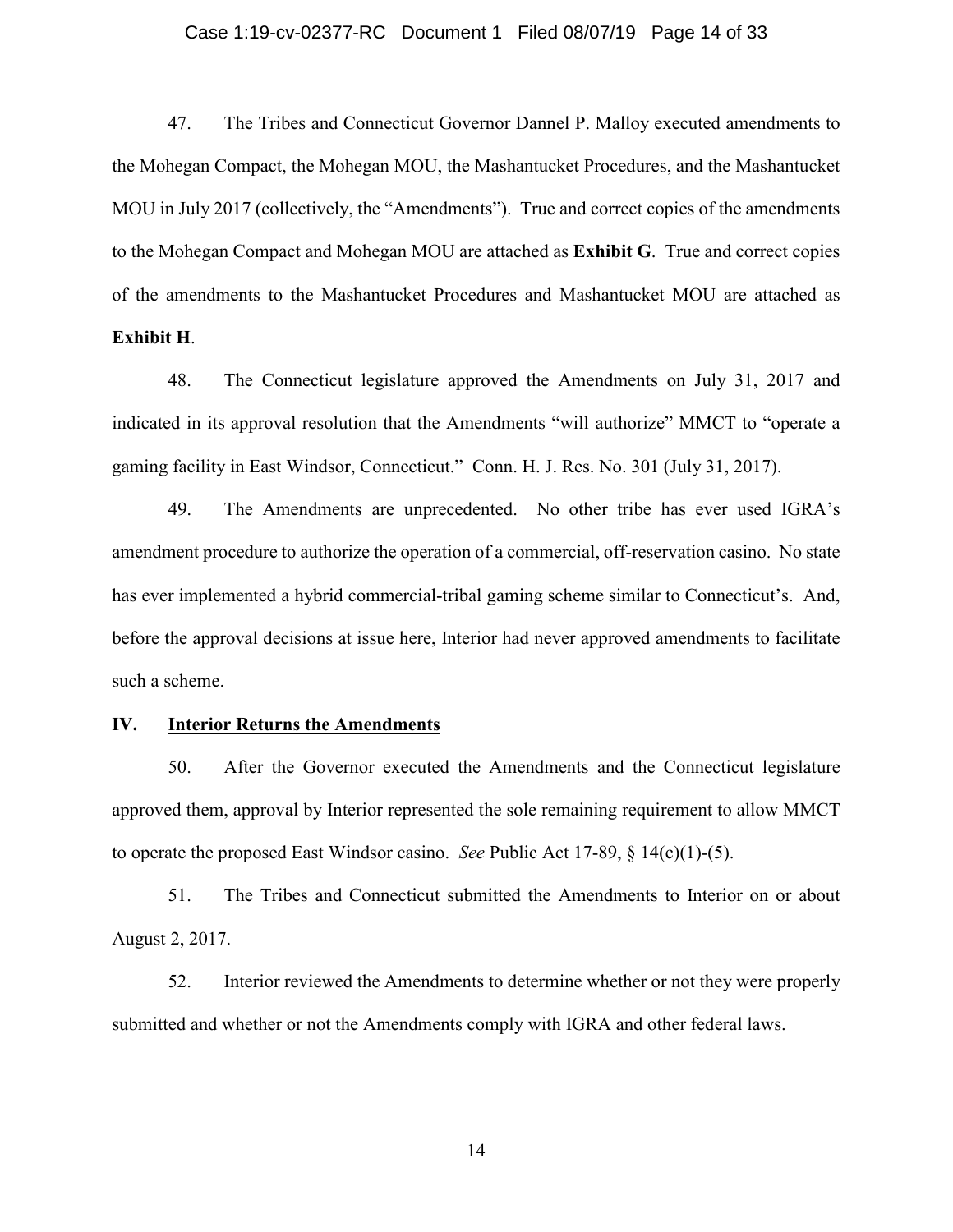# Case 1:19-cv-02377-RC Document 1 Filed 08/07/19 Page 15 of 33

53. MGM participated in Interior's review process, through its employees and outside consultants, by meeting with Interior officials and submitting comments explaining, among other things, that the Amendments violate IGRA and therefore must be disapproved.

54. On September 15, 2017, Interior issued orders "return[ing] the Amendment[s]" to the Tribes and Connecticut without approving or disapproving them, explaining that the Amendments provided "insufficient information upon which to make a decision." True and correct copies of these orders are attached as **Exhibit I**.

55. Despite Interior's September 15, 2017 orders, the Tribes asserted that Interior had a duty to issue a deemed-approval notice with respect to the Amendments.

56. MGM submitted 24 pages of additional comments, through its outside consultants, to Interior on October 30, 2017. A true and correct copy of these comments is attached as **Exhibit J**. Among other points, MGM's comments argued that Interior's September 15, 2017 orders precluded the Amendments from being deemed approved, and that the Amendments could not be approved or deemed approved because they contravene IGRA's text, structure, and purposes. Interior requested additional copies of these comments on October 30, 2017, which MGM's outside consultants delivered and Interior received on October 31, 2017.

57. On August 15, 2018, Interior responded to a July 5, 2018 Freedom of Information Act ("FOIA") request filed by MGM requesting materials relating to Interior's consideration of the Amendments. Interior included a copy of MGM's October 30, 2017 comments in this FOIA response.

58. In response to Interior's September 15, 2017 orders, the Tribes and Connecticut jointly filed suit against Interior on November 29, 2017, seeking a declaration that the Amendments "are deemed approved" and a writ of mandamus "directing [Interior] to publish a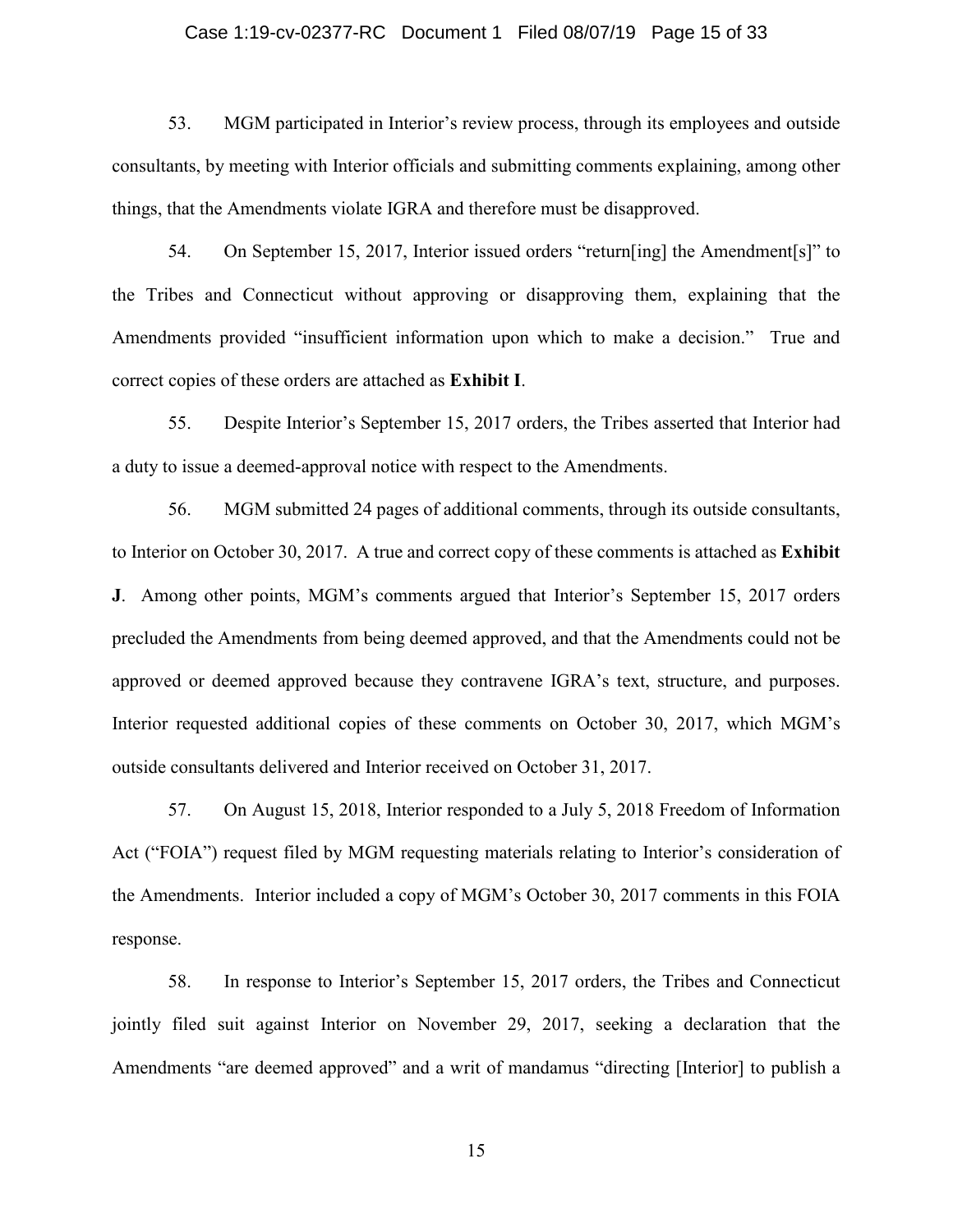# Case 1:19-cv-02377-RC Document 1 Filed 08/07/19 Page 16 of 33

notice of approval [of the Amendments] in the Federal Register." *Connecticut v. Dep't of the Interior*, No. 17-cv-02564, ECF 1 (D.D.C. Nov. 29, 2017).

59. On December 26, 2017, MGM moved to intervene in the *Connecticut* litigation based on, among other things, its interests "as a developer of a proposed casino in Bridgeport and as an operator of MGM Springfield." *Connecticut v. Dep't of the Interior*, No. 17-cv-02564, ECF 11 (D.D.C. Dec. 26, 2017).

60. The Court granted MGM's motion to intervene. *See Connecticut v. Dep't of the Interior*, 344 F. Supp. 3d 279, 305 (D.D.C. 2018).

61. Ultimately, the Plaintiffs and the Federal Defendants filed stipulations to dismiss the *Connecticut* lawsuit, in light of Interior's subsequent approval and deemed approval of the Amendments, as described below. *See Connecticut*, 344 F. Supp. 3d at 307; *Connecticut v. Dep't of the Interior*, No. 17-cv-02564, ECF 40 (D.D.C. June 15, 2018).

# **V. Interior Reverses Course and Approves the Amendments**

62. After returning the Amendments, and without receiving the additional information needed to make a decision, Interior reversed course and approved the Mohegan Compact amendment, the Mashantucket Procedures amendment, and the Mashantucket MOU amendment. Interior's approval decisions are unexplained, unprecedented, and unlawful.

63. On June 1, 2018, Interior published a notice in the Federal Register indicating that the proposed amendment to the Mohegan Compact had been deemed approved. The notice states that the Secretary "took no action" on the amendment and that the amendment "is considered to have been approved, but only to the extent that the Amendment is consistent with IGRA." 83 Fed. Reg. 25,484, 25,484 (June 1, 2018). A true and correct copy of this notice is attached as **Exhibit K**.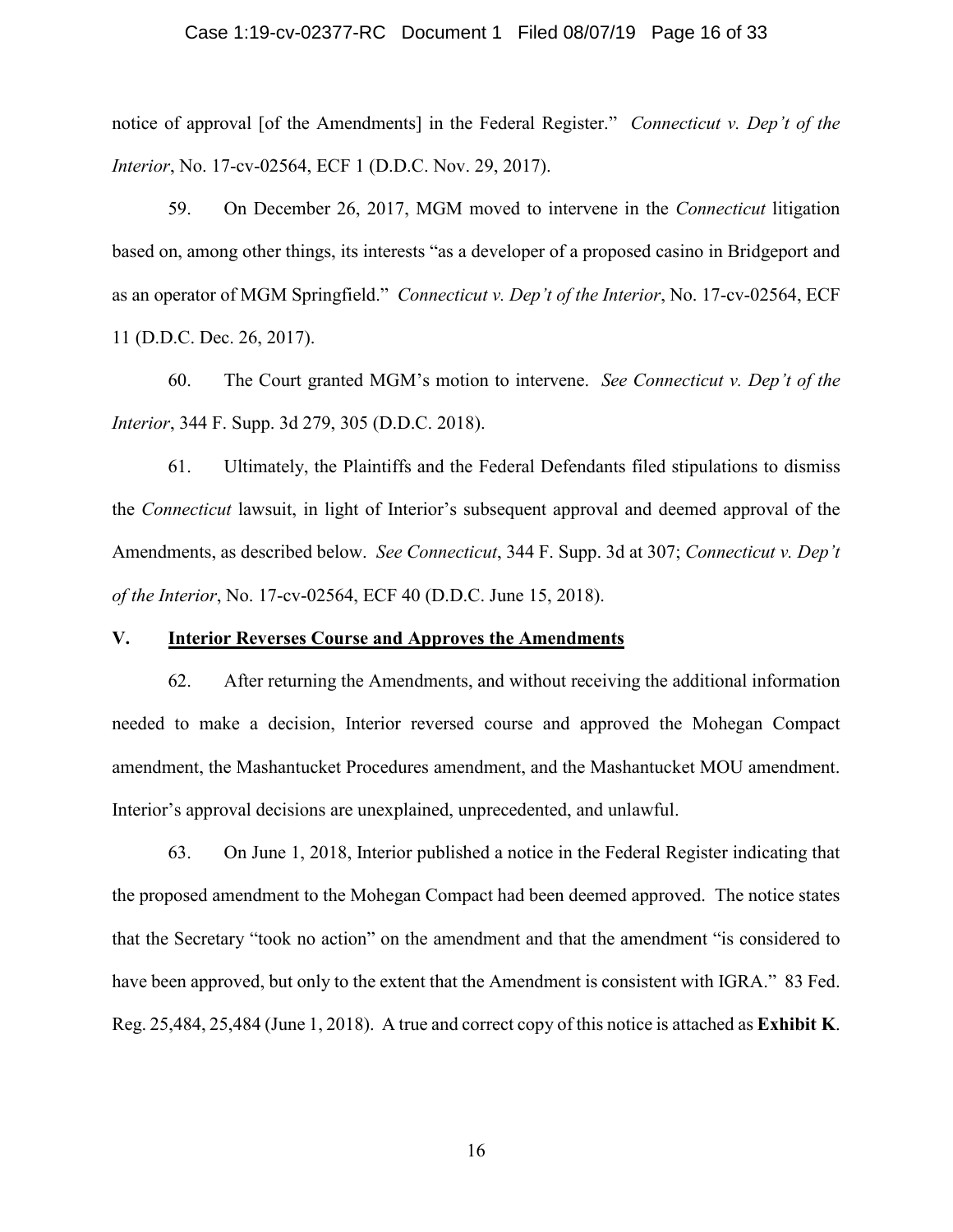#### Case 1:19-cv-02377-RC Document 1 Filed 08/07/19 Page 17 of 33

64. The June 1, 2018 Federal Register notice does not indicate whether the amendment to the Mohegan MOU was deemed approved. However, MMCT has asserted that all requirements for operation of the East Windsor casino have been satisfied, and Interior's March 15, 2019 letter approving the Mashantucket Procedures amendment (discussed below) implies that the Mohegan MOU amendment was deemed approved. To the extent the Mohegan MOU amendment was in fact deemed approved, MGM challenges that approval as well.

65. Interior did not explain why it allowed the amendment to the Mohegan Compact to be deemed approved, why it changed its position after returning the amendment on September 15, 2017, or how the amendment could be deemed approved after having been returned based on "insufficient information."

66. In fact, an Interior spokesperson stated on May 31, 2018, the day before the Federal Register notice was published, that Interior permitted the Mohegan Compact amendment to be deemed approved "without determining whether the Mohegan compact amendment is actually consistent with the statutory framework of IGRA." Andrew Westney, *BIA Says Mohegan-Conn. Gambling Deal Change Is In Effect*, Law360 (May 31, 2018). 8 A true and correct copy of this article is attached as **Exhibit L**.

67. On March 25, 2019, Interior published a notice in the Federal Register indicating that Interior had approved the amendments to the Mashantucket Procedures and Mashantucket MOU. *See* 84 Fed. Reg. 11,122 (Mar. 25, 2019). The notice states that the amendment to the Mashantucket Procedures was approved on March 15, 2019, and that the amendment to the Mashantucket MOU was approved on March 19, 2019. A true and correct copy of this notice is attached as **Exhibit M**.

<sup>8</sup> *Available at* https://www.law360.com/articles/1048901/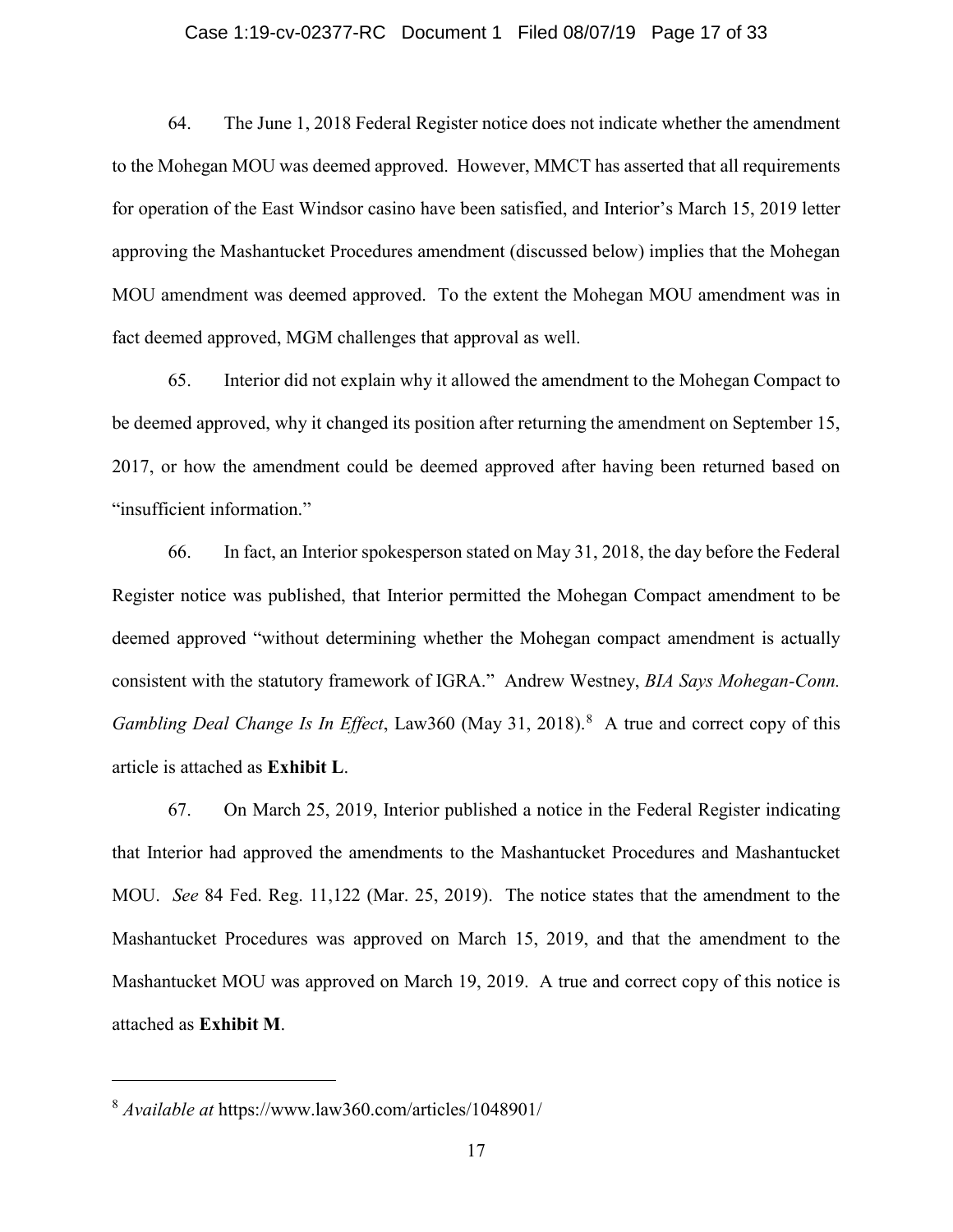#### Case 1:19-cv-02377-RC Document 1 Filed 08/07/19 Page 18 of 33

68. Interior again did not explain why it approved the amendments to the Mashantucket Procedures and Mashantucket MOU, why it changed its position after returning the amendments on September 15, 2017, or how the amendments could be approved after having been returned based on "insufficient information."

69. MGM submitted a FOIA request to Interior on March 25, 2019—the same day the approval of the Mashantucket amendments was published in the Federal Register—seeking all documents explaining or relating to Interior's approval of the Mashantucket amendments or the "deemed approval" of the Mohegan Compact amendment.

70. In response to MGM's March 25, 2019 FOIA request, Interior provided, among other items, two documents: (1) a three-page March 19, 2019 letter from Interior approving the Mashantucket MOU amendment, attached as **Exhibit N**, and (2) a two-page March 15, 2019 letter approving the Mashantucket Procedures amendment, attached as **Exhibit O**.

71. The two-page March 15 letter, signed by Defendant Sweeney, contains the operative reasoning for Interior's approval of the Mashantucket amendments. The letter states:

After reviewing the Procedures Amendments, I have determined that the Tribe's request to amend its Class III gaming procedures does not violate IGRA. Similar to the Mohegan Amendments, the [Mashantucket] Procedures Amendments are narrowly tailored to affirm only that the Tribe's exclusive rights to operate certain forms of IGRA-sanctioned Class III gaming under its procedures, issued by the Department in 1991, will remain unaffected if the Tribe and Mohegan are authorized by the State under its laws to operate a gaming facility located out of the Tribe's or the Mohegan's Indian lands, as defined by IGRA. I have therefore approved the enclosed amendments to the Tribe's Class III gaming procedures.

72. Interior's March 15 letter also states that "[i]n such circumstances that we believe are unique only to the State of Connecticut, the Mohegan Amendments are therefore consistent with, and in fact do not violate, IGRA."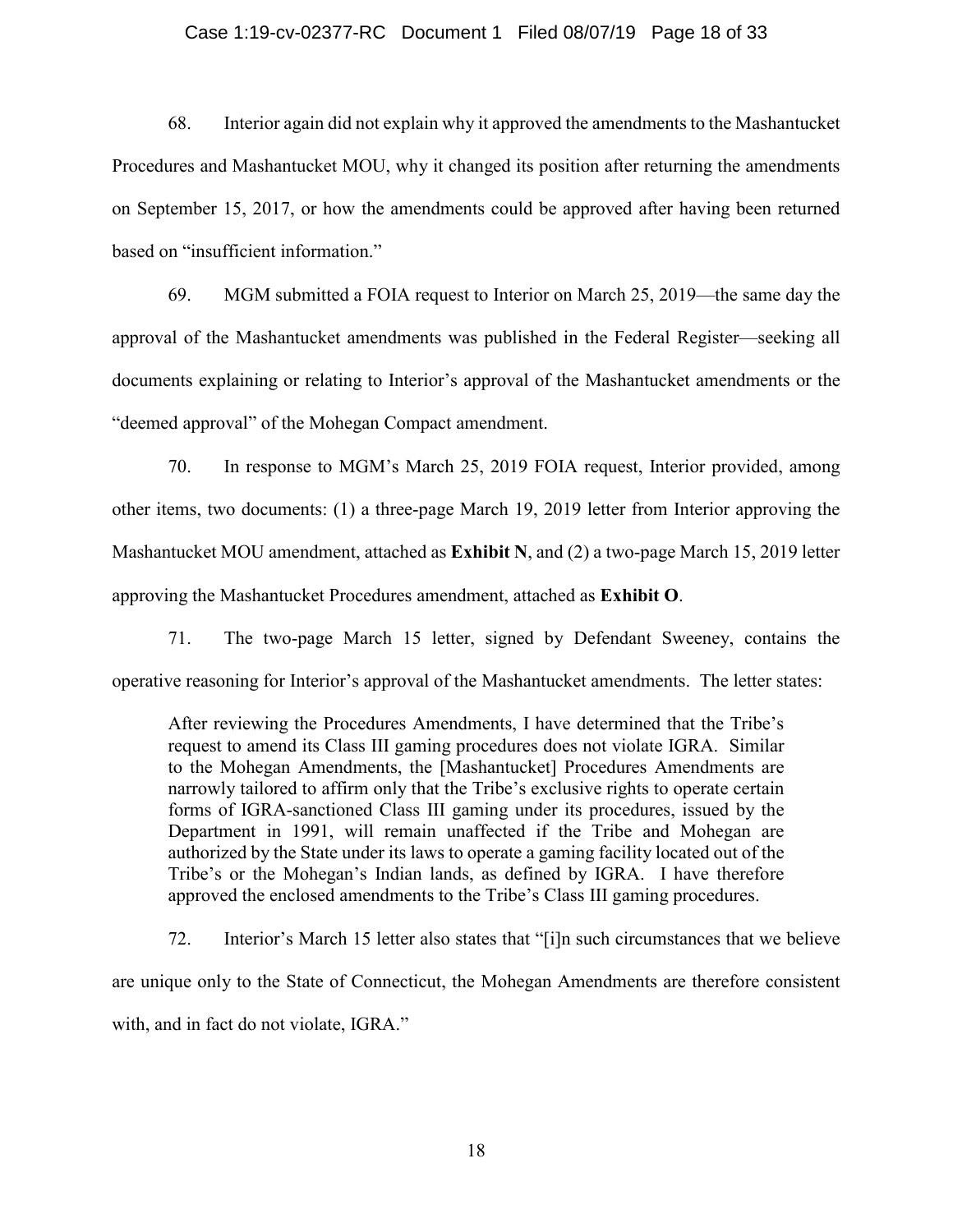# Case 1:19-cv-02377-RC Document 1 Filed 08/07/19 Page 19 of 33

73. Interior's March 15 letter is devoid of any other reasoning or justification in support of its approval of the Mashantucket amendments.

74. Interior has not provided any other documents explaining, justifying or underlying Interior's approval decisions.

75. Interior's March 15 and March 19 letters do not acknowledge that MGM submitted comments concerning the Amendments or respond to the arguments raised in those comments.

76. Interior's March 15 and March 19 letters do not acknowledge that Interior "returned" the Mashantucket amendments due to insufficient information on September 15, 2017, or explain how Interior could approve amendments that had been returned to the applicants 18 months earlier and which had not been resubmitted.

# **VI. Competitive Bidding Alternative and MGM's Proposed Bridgeport Casino**

77. In 2015, in light of Connecticut's potential commercial gaming expansion, MGM studied the Connecticut gaming market and determined that a Connecticut-based casino would be commercially desirable. MGM thus began taking steps to secure authorization to develop and operate such a casino, including by performing a feasibility study of a casino gaming facility in southwestern Connecticut and applying to register a casino-development entity under Special Act 15-7. The Connecticut Secretary of the State denied MGM's application on July 23, 2015 because the entity authorized by Special Act 15-7 must be "owned exclusively by" the Tribes and MGM "ha[s] no affiliation with either of th[e] tribes."

78. MGM has the casino-development expertise and the financial resources to develop and operate a commercial casino in Connecticut.

79. MGM began advocating in 2015 for adoption of a competitive selection process for the right to operate Connecticut's first commercial casino—i.e., a casino operated on private land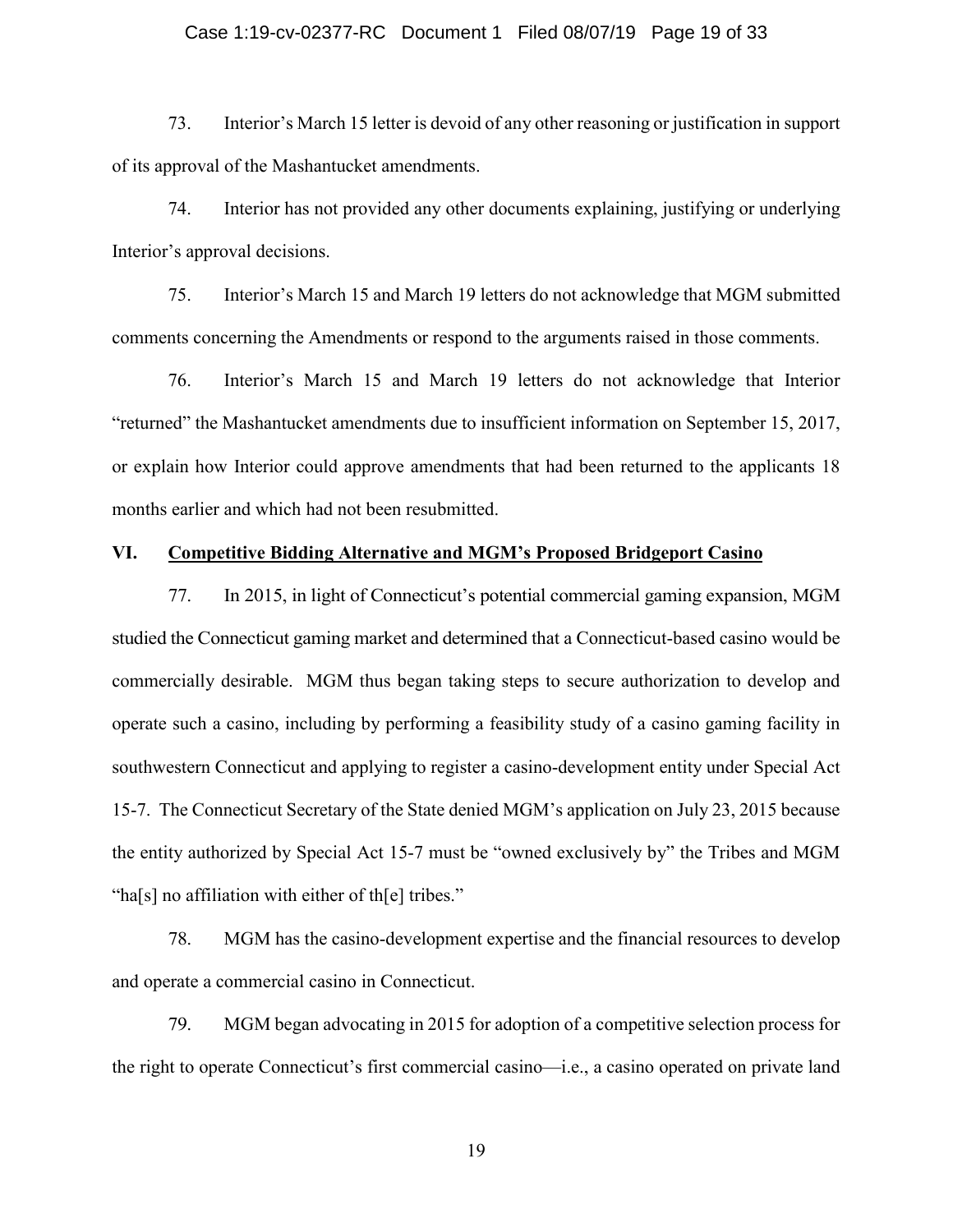#### Case 1:19-cv-02377-RC Document 1 Filed 08/07/19 Page 20 of 33

under state law, rather than pursuant to IGRA on Indian lands—and has continuously advocated for such legislation since that time, including in hearings before the Connecticut legislature and meetings with the Governor and other state leaders. MGM has spent more than \$3.2 million in support of these legislative efforts.

80. In 2017, the Connecticut legislature considered a competitive-bid bill supported by MGM alongside legislation that would grant a casino license exclusively to MMCT, and that was eventually enacted as Public Act 17-89.

81. In May 2018, the Connecticut House of Representatives passed legislation authorizing a competitive selection process for bids to operate Connecticut's first commercial casino. The legislation would direct the State to issue a request for proposals for a new casino and would allow any interested party, including MGM, to participate. MGM supported this legislation and continues to advocate for its enactment.

82. MGM has pursued every available opportunity to compete in the Connecticut casino market since 2015. For example, in September 2017, MGM unveiled a proposal for a \$675 million resort casino in Bridgeport. The proposal satisfies the requirements of the 2018 competitive-bid bill and includes a waterfront casino site, renderings of the casino's design, and a comprehensive list of gaming features and other amenities that would be offered at the new venue. MGM has secured contractual rights to a proposed development site, a prime real estate parcel located near downtown Bridgeport. See MGM Bridgeport, About the Project<sup>9</sup>; Kenneth R. Gosselin, *MGM Announces Plan for Waterfront Casino in Bridgeport*, Hartford Courant (Sept. 18,

<sup>9</sup> *Available at* https://www.mgmresorts.com/en/hotels/united-states/bridgeport/about-theproject.html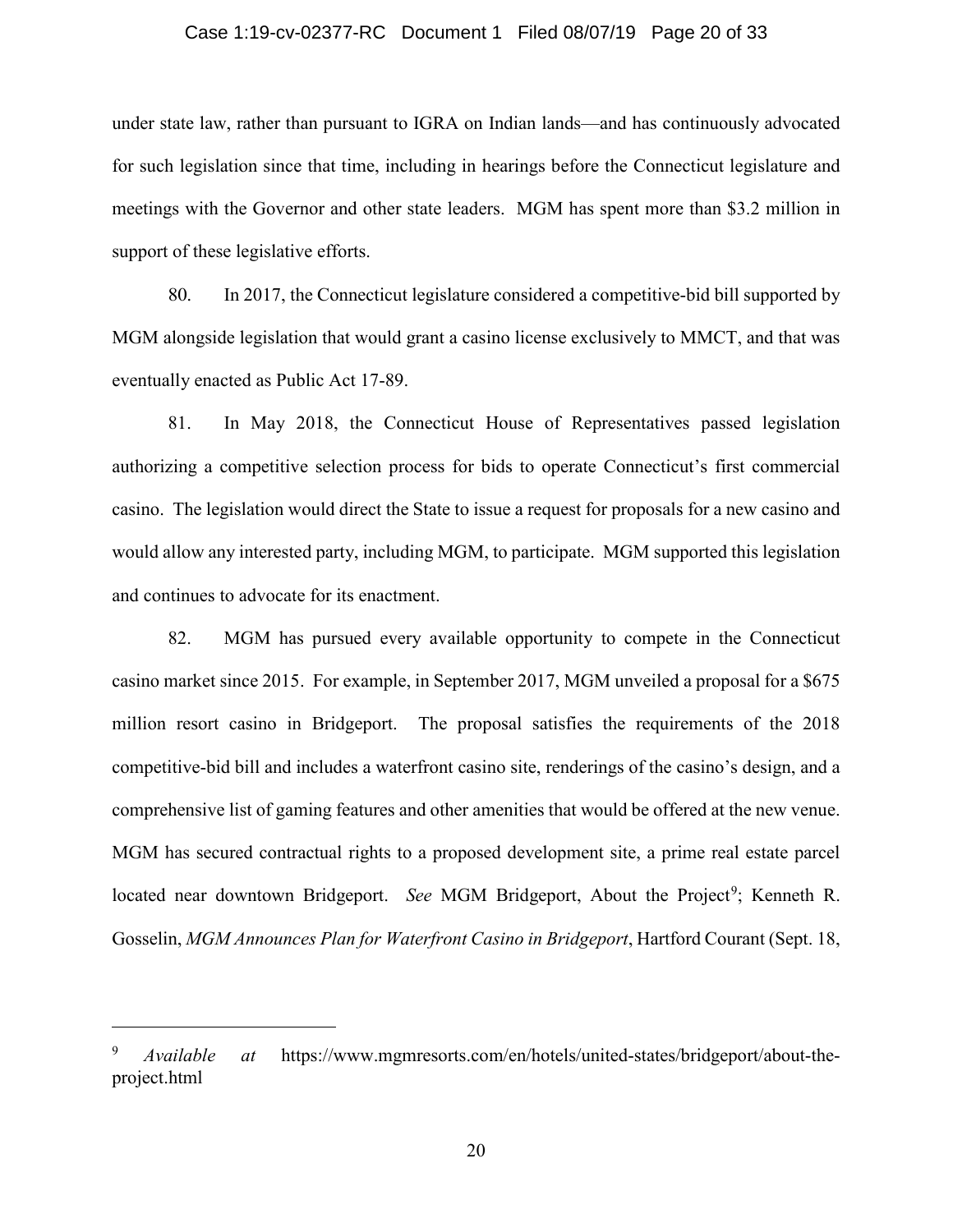2017).<sup>10</sup> Other sites in Connecticut are also viable locations for a commercial casino gaming facility.

83. On December 6, 2017, the Tribes announced their own proposal for a competing Bridgeport casino. The Tribes and MMCT have continued to express a desire to pursue casino gaming opportunities in the Bridgeport area since that time. The Tribes and MMCT recently met with Bridgeport's mayor and other state lawmakers regarding a possible Bridgeport casino. *See* Frankie Graziano, *Tribes Representing Foxwoods, Mohegan Sun Talking With Bridgeport About Casino Deal*, WNPR (June 3, 2019)<sup>11</sup>; Emilie Munson, *Tribes, Bridgeport near casino deal that could replace MGM plan*, The Middletown Press (May 31, 2019). <sup>12</sup> In July 2019, lawmakers proposed a bill that would "authorize[] [MMCT] to operate a casino gaming facility in the city of Bridgeport." A true and correct copy of the proposed MMCT Bridgeport bill is attached as **Exhibit P**.

84. MGM has been, and remains, ready, willing, and able to submit a bid for a commercial casino license under the 2018 competitive-bid bill (or equivalent legislation) and, if selected as the winning bidder, begin developing a casino in Connecticut, including in Bridgeport.

85. MGM owns property on Prospect Hill Drive in East Windsor, Connecticut, approximately one mile from the site of the East Windsor casino, and one half mile from Prospect Hill Road, which would serve as one of two main entry points for that casino. MGM has conducted

<sup>10</sup> *Available at* http://www.courant.com/business/hc-bridgeport-casino-mgm-steelpointe-20170918-story.html

<sup>&</sup>lt;sup>11</sup> *Available at* https://www.wnpr.org/post/tribes-representing-foxwoods-mohegan-sun-talkingbridgeport-about-casino-deal.

<sup>12</sup> *Available at* https://www.middletownpress.com/middletown/article/Tribes-Bridgeport-nearcasino-deal-that-could-13908480.php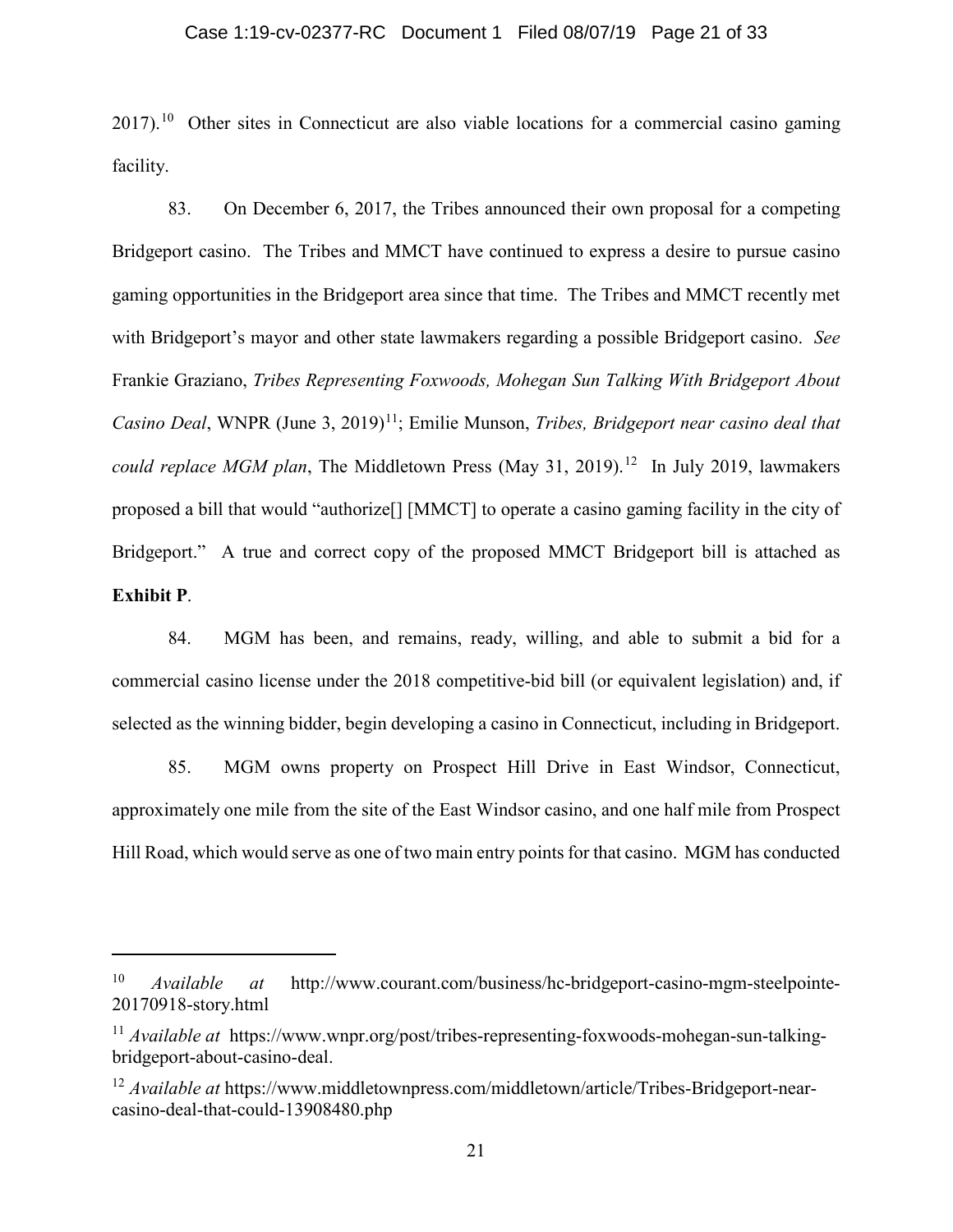# Case 1:19-cv-02377-RC Document 1 Filed 08/07/19 Page 22 of 33

meetings and other business at its East Windsor property, and plans to continue using the property for those and other purposes.

# **INJURIES RESULTING FROM INTERIOR'S REVERSAL**

86. Interior's approval of the Amendments inflicts at least two legally cognizable injuries on MGM, as this Court has already ruled. *See Connecticut*, 344 F. Supp. 3d at 305 (D.D.C. 2018).

87. First, because of Interior's approvals, MGM will be placed at a competitive disadvantage vis-à-vis MMCT in bidding to operate a commercial casino in Connecticut. *See Connecticut*, 344 F. Supp. 3d at 297. The Amendments grant MMCT a competitive advantage by authorizing the proposed East Windsor casino, which MMCT has the sole right to develop. The Amendments also give MMCT an advantage in any competitive bidding process Connecticut might establish, whether for East Windsor or anywhere else in the state: The Amendments "are worded such that MMCT could build casinos elsewhere in the state without causing the state to forfeit the royalty payments it receives from the tribal casinos' gaming operations." *Id.* at 298. If MGM were to operate a Connecticut casino, however, these payments would be forfeited pursuant to the MOUs' exclusivity clauses, thus costing the state hundreds of millions in annual revenue. That dynamic, which is caused by the Amendments, puts MGM at a competitive disadvantage in bidding on a casino in Bridgeport or elsewhere in Connecticut. "Such an alteration in competitive conditions 'clearly amounts to a concrete injury.'" *Forest Cnty. Potawatomi Cmty. v. United States*, 317 F.R.D. 6, 12 (D.D.C. 2016) (cleaned up).

88. Indeed, in July 2019, lawmakers proposed legislation that would "vastly expand the gambling monopoly of the [Tribes] by" granting MMCT an exclusive, no-bid license "to build a \$100 million casino in Bridgeport." *See* Emilie Munson, *Bridgeport casino, internet gaming*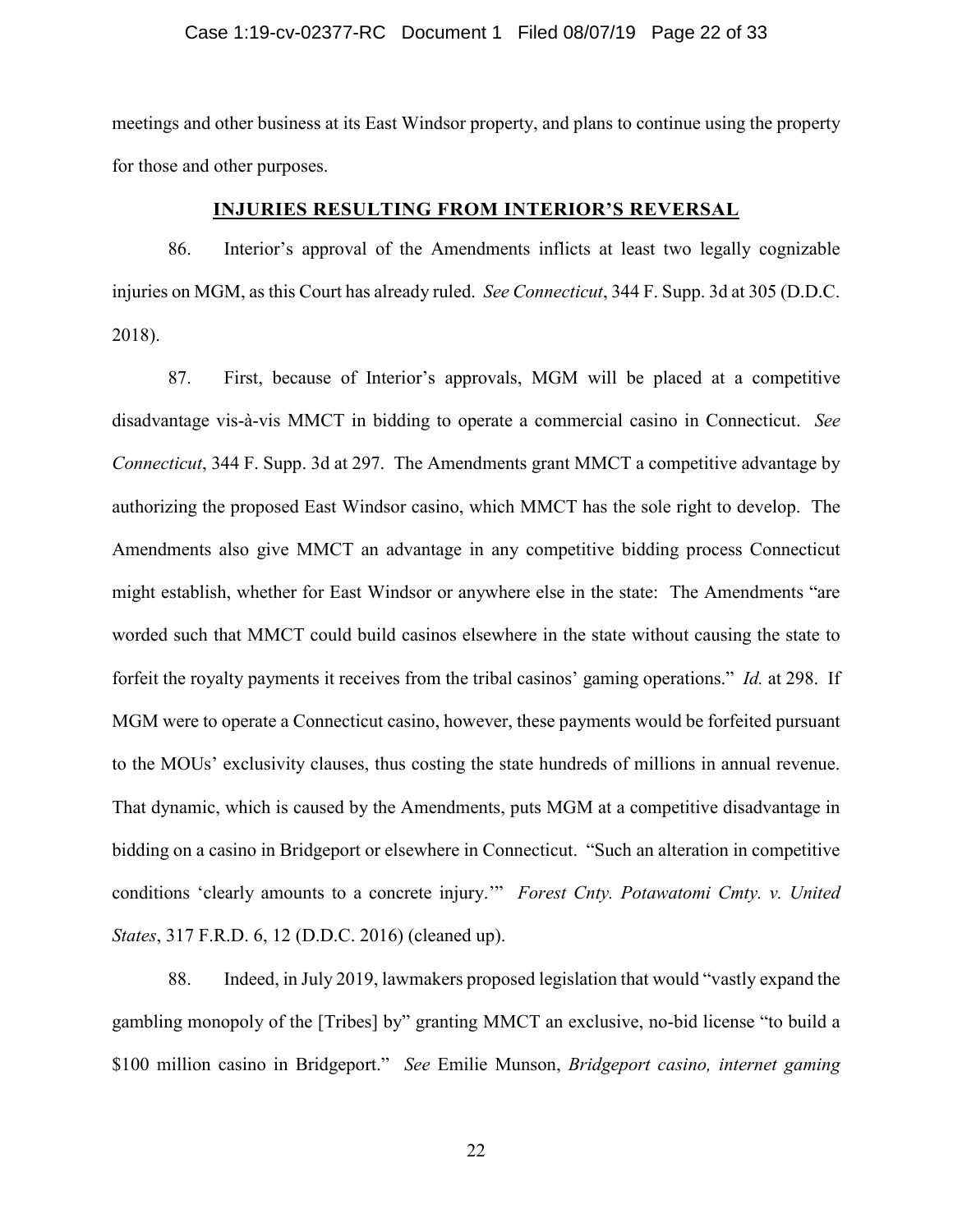# Case 1:19-cv-02377-RC Document 1 Filed 08/07/19 Page 23 of 33

*proposed in new bill*, The Wilton Bulletin (July 31, 2019)<sup>13</sup>; *see also* Proposed MMCT Bridgeport Bill (Ex. P). The proposed legislation would authorize a Bridgeport casino without conducting a competitive bidding process, without further amendment to the Gaming Authorizations, and without that casino relieving the Tribes of their obligation to pay a 25 percent royalty on their slots revenues at Foxwoods and Mohegan Sun.

89. Second, by authorizing the proposed East Windsor casino, located 12 miles south of MGM Springfield, the Amendments will expose MGM Springfield to increased competition. *See Connecticut*, 344 F. Supp. 3d at 298.

90. Accordingly, "MGM has competitor standing" because, as a result of Interior's approval decisions, "MGM's Springfield casino will face an 'imminent increase in competition' from" MMCT's East Windsor casino, located "less than twenty miles away." *Connecticut*, 344 F. Supp. 3d at 299. As this Court has explained and as the legislative history demonstrates, Connecticut sought Interior's approval to amend the Gaming Authorizations because the MMCT casino "would compete with MGM Springfield." *Id.*

91. Public Act 17-89 provides conditional authorization for MMCT to operate the proposed East Windsor casino. MMCT has asserted that all of Public Act 17-89's conditions have been satisfied, and that Interior's approval, without further legislative or regulatory action, activates MMCT's right to operate a new commercial casino in East Windsor, subjecting MGM Springfield to additional competition just 12 miles away.

92. MMCT recently announced that it is proceeding with its East Windsor casino. In late April 2019, press reports indicated that MMCT expects to announce a "construction timeline

<sup>&</sup>lt;sup>13</sup> *Available at* https://www.wiltonbulletin.com/news/article/Bridgeport-casino-internet-gamingproposed-in-14269836.php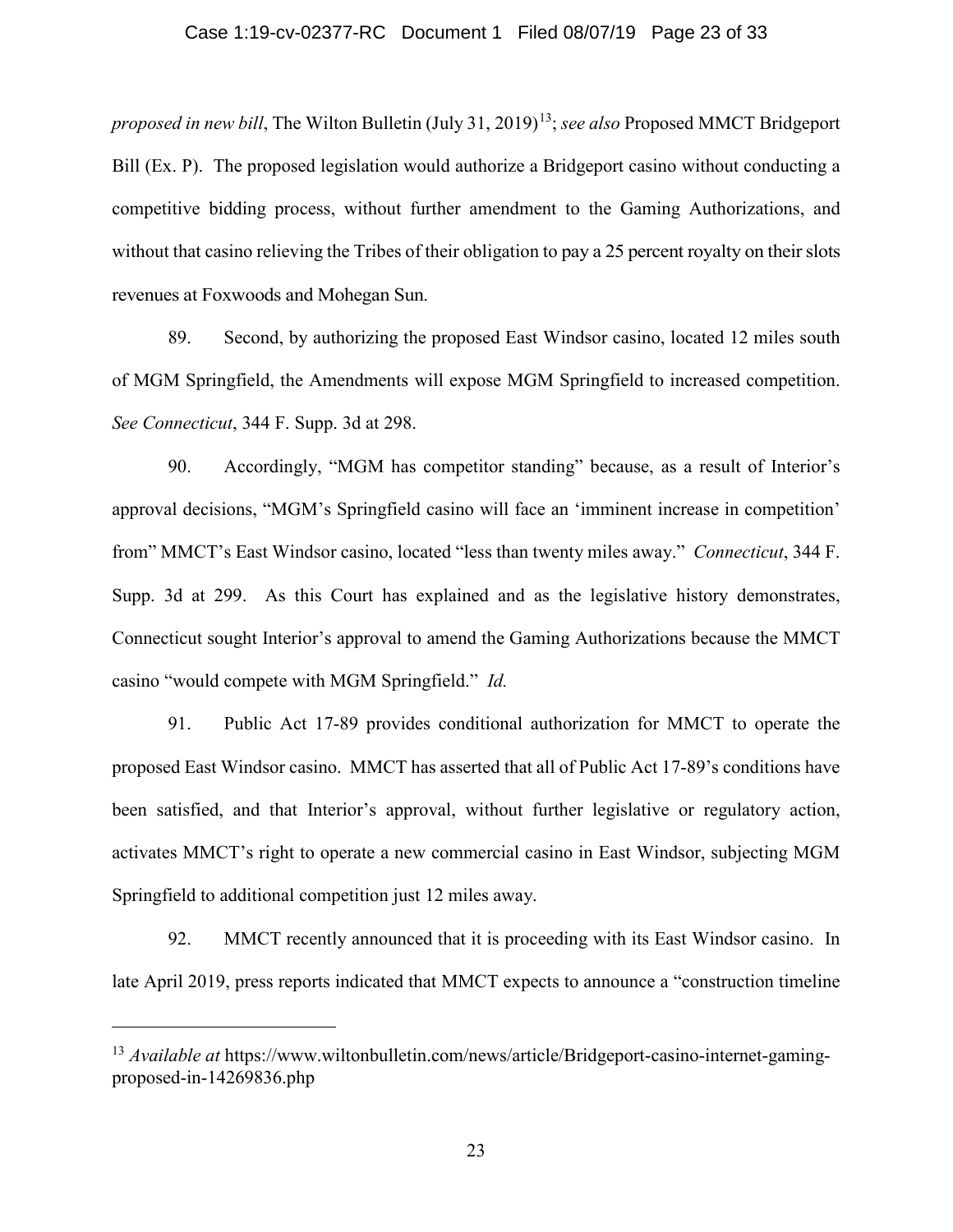soon." New Haven Register, *Tribes Submit \$1 Million Payment for Casino Regulatory Costs* (Apr.  $26, 2019$ ).<sup>14</sup>

93. If legislation is enacted authorizing MMCT to operate a casino in Bridgeport, that casino would subject MGM's Empire City Casino in Yonkers, New York, located less than 50 miles from Bridgeport, to additional competition.

94. Interior's approval decisions also injure MGM in its capacity as a "neighbor of [MMCT's] planned gaming facility" in East Windsor. *Amador Cnty. v. Salazar*, 640 F.3d 373, 379 (D.C. Cir. 2011).

# **CLAIMS FOR RELIEF**

# **COUNT I: Violation of IGRA by Approving Amendments That Facilitate Commercial Gaming on Non-Indian Lands**

95. Plaintiffs re-allege and incorporate the allegations in Paragraphs 1 through 94 as if fully set forth herein.

96. Congress designed IGRA "to facilitate on-reservation gaming." *Connecticut*, 344 F. Supp. 3d at 302. "Everything—literally everything—in IGRA affords tools . . . to regulate gaming on Indian lands, *and nowhere else*." *Bay Mills*, 572 U.S. at 795 (emphasis added). "[G]aming on non-Indian lands is not authorized by or regulated under IGRA." *N. Cnty. Cmty. All., Inc. v. Salazar*, 573 F.3d 738, 744 (9th Cir. 2009).

97. Interior violated IGRA by approving the Amendments, whose sole purpose is to facilitate commercial gaming on non-Indian lands. The East Windsor casino authorized by the Amendments is located on private land 45 miles from the Tribes' reservations and would be owned and operated by MMCT, a private limited liability company. The Amendments do not enhance or

<sup>14</sup> *Available at* https://www.nhregister.com/news/article/Tribes-submit-1-million-payment-forcasino-13799347.php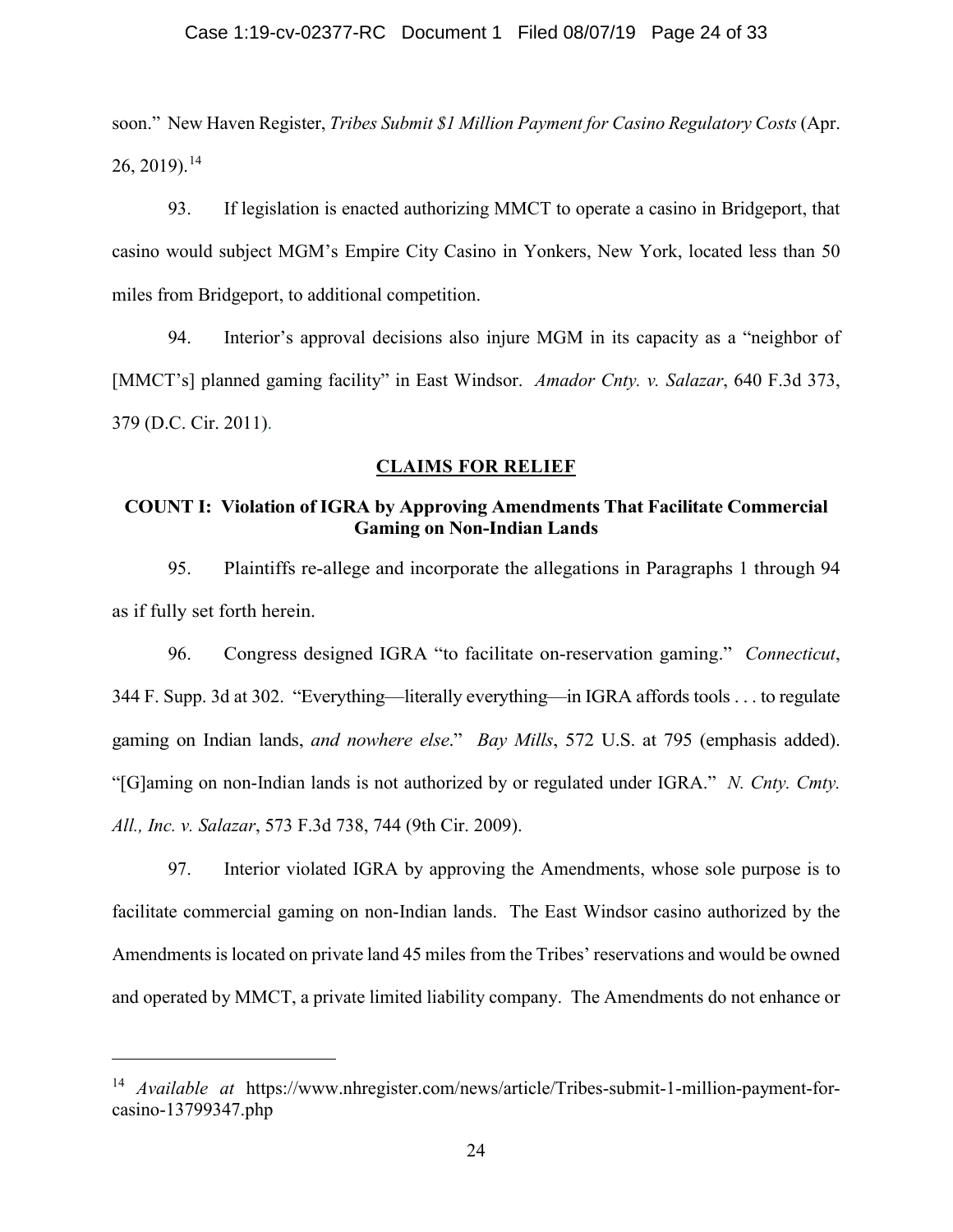# Case 1:19-cv-02377-RC Document 1 Filed 08/07/19 Page 25 of 33

support on-reservation tribal gaming, and in fact have the effect of *diminishing* such gaming, because some customers will travel to MMCT's commercial facility in East Windsor instead of visiting the on-reservation casinos at Mohegan Sun and Foxwoods.

98. Interior's approvals also unlawfully permit an end-run around and eviscerate IGRA's land-in-trust provisions. *See* 25 U.S.C. § 2719. Land taken into trust after 1988 may be used for tribal gaming only if, among other preconditions, the Secretary "determines that a gaming establishment on newly acquired lands … would not be detrimental to the surrounding community." 25 U.S.C.  $\S 2719(b)(1)(A)$ . In approving the Amendments without making such a determination, and without making any of the other determinations necessary to take land into trust under 25 C.F.R. Part 151, Interior allowed MMCT to circumvent IGRA's land-in-trust requirements by facilitating casino gaming on non-Indian lands by a commercial entity wholly owned by the Tribes.

99. For the first time in the agency's history, Interior approved amendments that authorize a commercial casino, owned and operated by a tribal joint venture, on non-tribal land.

100. Interior's March 15, 2019 and March 19, 2019 letters do not address these legal issues and likewise do not provide a reasoned explanation why the Amendments comply with IGRA.

101. Interior's approval decisions exceeded the agency's statutory authority, are arbitrary, capricious, and contrary to law, and should be set aside as unlawful. *See* 5 U.S.C.  $§ 706(2).$ 

# **COUNT II: Violation of IGRA and the APA by Approving Amendments That Had Been Returned and So Were No Longer Before Interior**

102. Plaintiffs re-allege and incorporate the allegations in Paragraphs 1 through 101 as if fully set forth herein.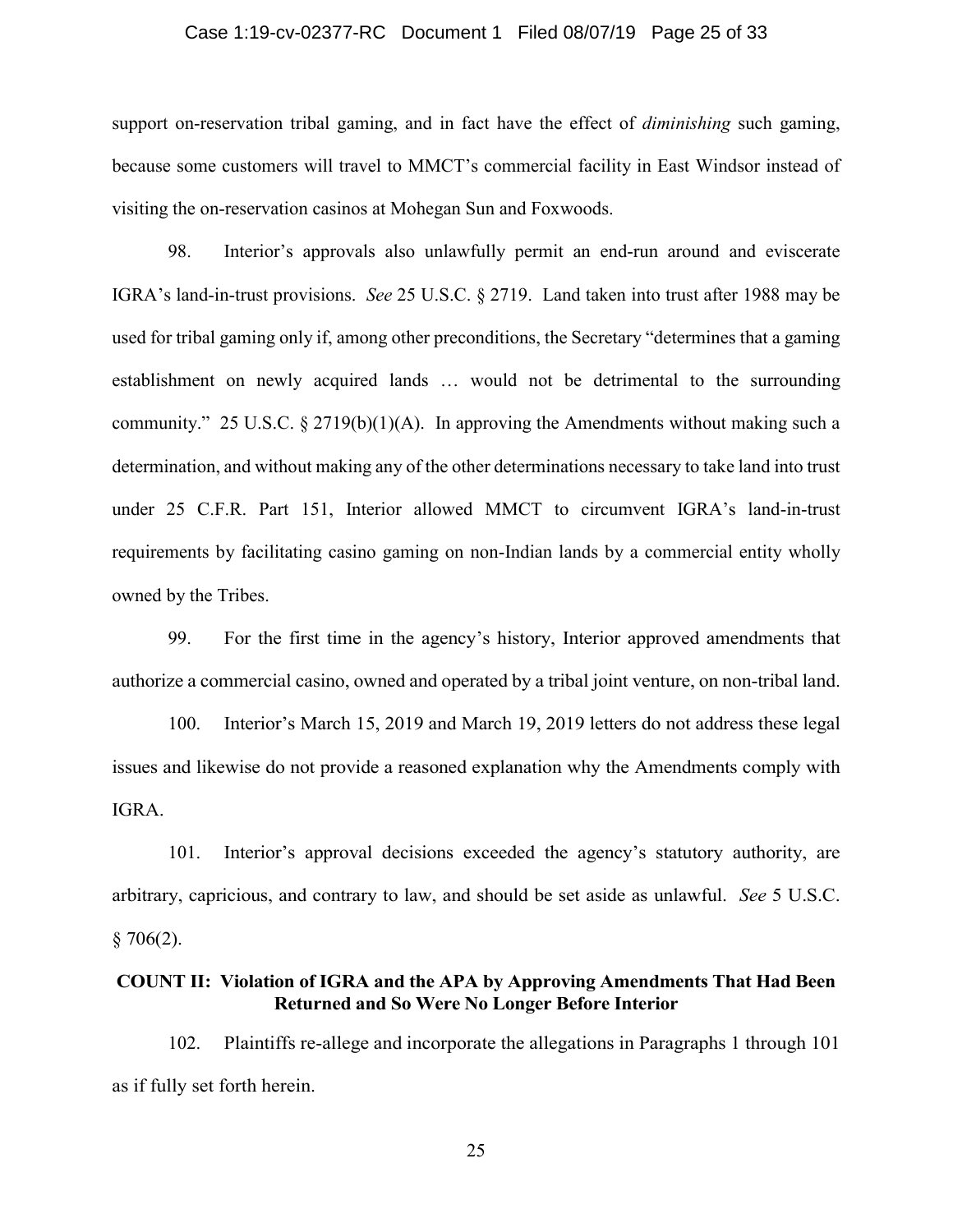# Case 1:19-cv-02377-RC Document 1 Filed 08/07/19 Page 26 of 33

103. IGRA requires that compacts and compact amendments be "submitted to the Secretary for approval." 25 U.S.C. § 2710(d)(8)(C); *see also* 25 C.F.R. § 291.11 (describing steps that the Secretary must take "upon receiving" gaming procedures proposal). After an amendment is submitted, the Secretary is authorized to approve or disapprove the amendment. 25 U.S.C. § 2710(d)(8)(A)-(D); *see also* 25 C.F.R. Part 291.

104. If an amendment does not include the information required by IGRA and its implementing regulations, Interior returns the amendment to the submitting parties. *See, e.g.*, Cheyenne-Arapaho Disapproval Letter at 4–5 (Aug. 1, 2013) (Ex. A).

105. The Amendments were submitted to Interior and received on August 2, 2017.

106. The Amendments did not include all the information required by IGRA and its implementing regulations and therefore were not properly submitted.

107. Interior "return[ed]" the Amendments to Connecticut and the Tribes on September 15, 2017 because the Amendments included "insufficient information upon which to make a decision."

108. Following Interior's September 15, 2017 decision, none of the Amendments were pending before Interior and the Secretary did not have before him any amendments to approve (or allow to be deemed approved).

109. On information and belief, the Amendments were not re-submitted to Interior after September 15, 2017, and the required information missing from the Amendments was not provided to Interior after that date.

110. Interior nonetheless published Federal Register notices purporting to allow the amendment to the Mohegan Compact to be deemed approved on June 1, 2018 and to approve the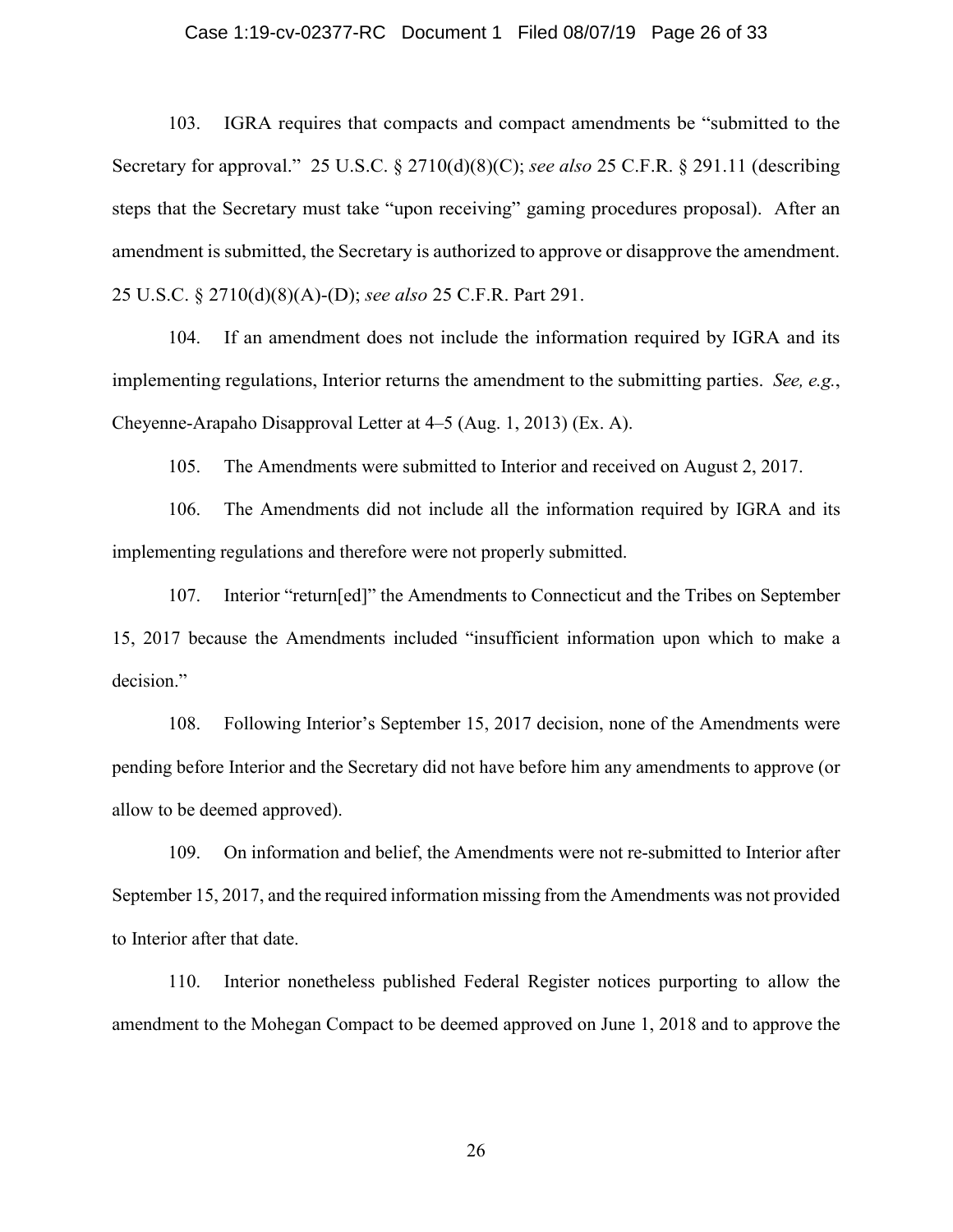# Case 1:19-cv-02377-RC Document 1 Filed 08/07/19 Page 27 of 33

amendments to the Mashantucket Procedures and Mashantucket MOU on March 25, 2019. *See* 83 Fed. Reg. at 25,484; 84 Fed. Reg. at 11,122.

111. Neither the Federal Register notices nor Interior's March 15, 2019 and March 19, 2019 letters explain how Interior could approve amendments it had previously returned. Indeed, the letters do not even acknowledge that the Amendments were previously returned.

112. Interior violated IGRA and the APA, 5 U.S.C. § 706(2), by approving the Amendments, which were no longer pending before the Secretary at the time of approval.

# **COUNT III: Violation of the APA by Issuing a Deemed Approval Notice with Respect to Mohegan Compact Amendment**

113. Plaintiffs re-allege and incorporate the allegations in Paragraphs 1 through 112 as if fully set forth herein.

114. Even if Interior had not returned the Mohegan amendments, those amendments could not lawfully have been deemed approved.

115. IGRA's 45-day review period does not begin to run if an amendment is not properly submitted to Interior, and in that instance the amendment is not deemed approved merely because 45 days pass after its submission. *See, e.g.*, Cheyenne-Arapaho Disapproval Letter at 4–5 (Aug. 1, 2013) (Ex. A).

116. The Amendments were not properly submitted to Interior because they failed to include information required by IGRA and its implementing regulations. For example, the Amendments failed to include a "[c]ertification from" Governor Malloy "that he … [wa]s authorized under State law to enter into the … amendment[s]." 25 C.F.R. § 293.8(c).

117. Interior determined on September 15, 2017 that the Amendments included "insufficient information upon which to make a decision."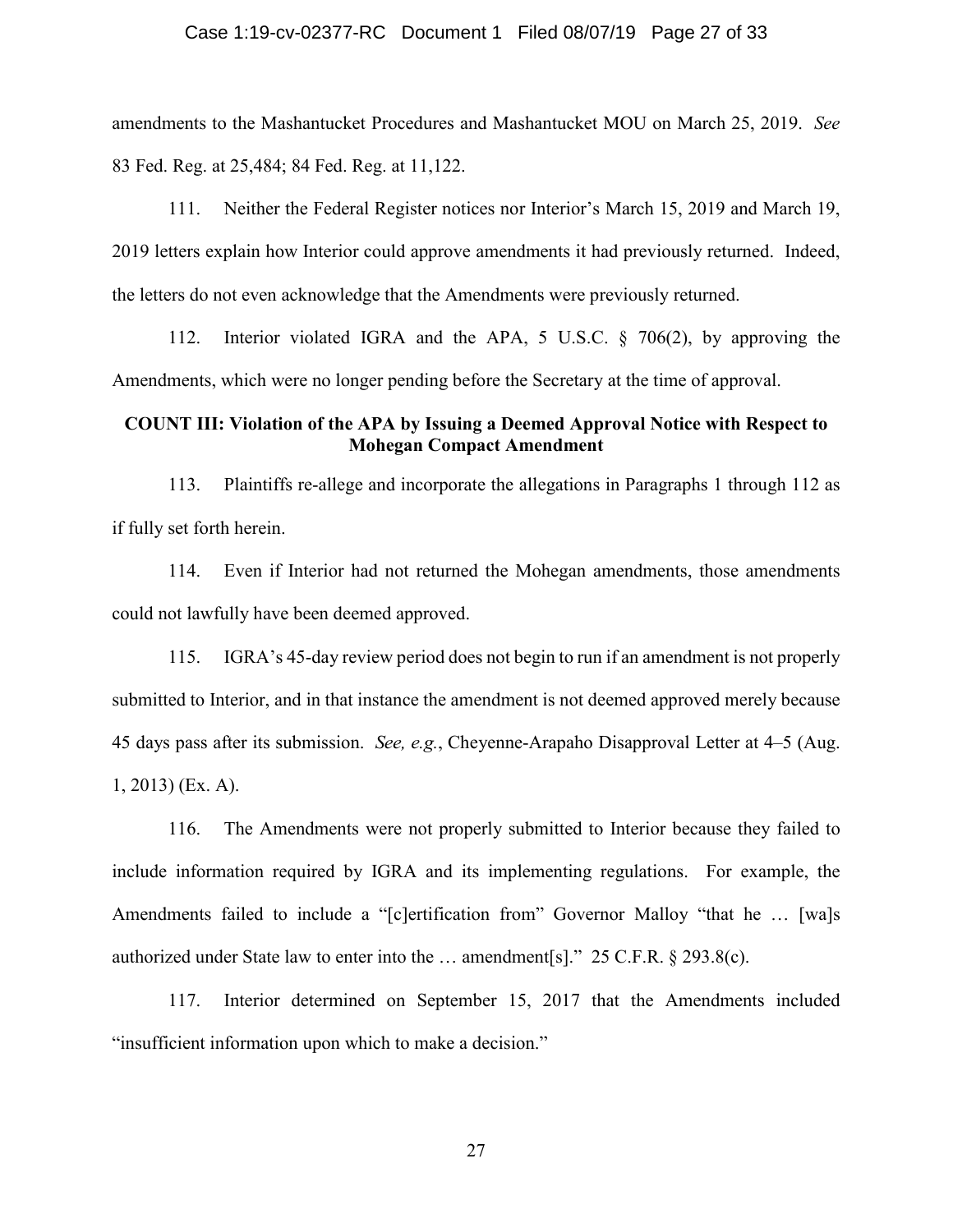# Case 1:19-cv-02377-RC Document 1 Filed 08/07/19 Page 28 of 33

118. Because the Amendments included insufficient information, they could not be deemed approved. *See, e.g.*, Cheyenne-Arapaho Disapproval Letter at 4–5 (Aug. 1, 2013) (Ex. A).

119. On information and belief, the Mohegan Compact amendment and the Mohegan MOU amendment were not re-submitted to Interior after September 15, 2017, and the required information missing from the Amendments was not provided to Interior after that date.

120. On June 1, 2018, Interior published a notice of deemed approval with respect to the Mohegan Compact amendment. 83 Fed. Reg. at 25,484. On March 15, 2019, Interior asserted in a separate document that the Mohegan MOU amendment was deemed approved by virtue of the same Federal Register notice. *See* March 15, 2019 Letter at 1, n.2 (Ex. O).

121. Interior's deemed approval of the Mohegan Compact amendment and, if applicable, the Mohegan MOU amendment, despite not having received the information required by IGRA and its implementing regulations, was arbitrary, capricious, and contrary to law. *See* 5 U.S.C. § 706(2); Cheyenne-Arapaho Disapproval Letter at 4–5 (Aug. 1, 2013) (Ex. A).

# **COUNT IV: Violation of the APA by Failing to Explain Approvals and Changes in Position**

122. Plaintiffs re-allege and incorporate the allegations in Paragraphs 1 through 121 as if fully set forth herein.

123. Interior's decisions approving the Amendments are arbitrary, capricious, and contrary to law, in violation of the APA.

124. Under the APA, a reviewing court "shall … hold unlawful and set aside agency action, findings, and conclusions found to be … arbitrary, capricious, an abuse of discretion, or otherwise not in accordance with law." 5 U.S.C. § 706(2)(A).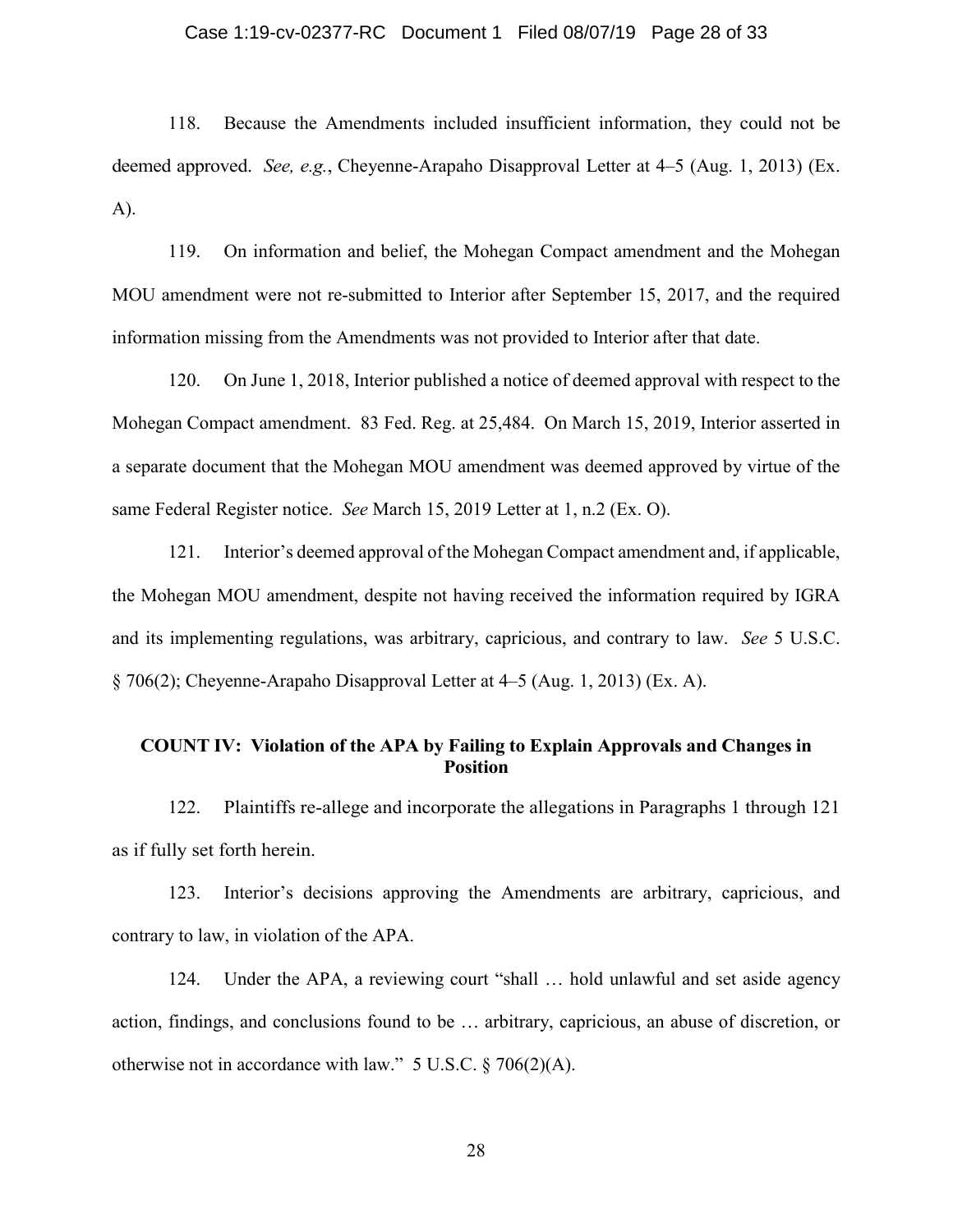# Case 1:19-cv-02377-RC Document 1 Filed 08/07/19 Page 29 of 33

125. An agency must base its actions "on a consideration of the relevant factors" and "examine the relevant data and articulate a satisfactory explanation for its action including a rational connection between the facts found and the choice made." *Motor Vehicle Mfrs. Ass'n of U.S., Inc. v. State Farm Mut. Auto. Ins. Co.*, 463 U.S. 29, 43 (1983) (cleaned up). The APA thus imposes a "basic procedural requiremen[t] … that an agency must give adequate reasons for its decisions." *Encino Motorcars*, 136 S. Ct. at 2125.

126. When an agency changes its position, it must recognize that fact and provide a rational explanation for the new position. *See FCC v. Fox Television Stations, Inc.*, 556 U.S. 502, 514 (2009). If an agency departs from its prior position without acknowledging the departure, or without providing a reasoned explanation for the change in course, its action is arbitrary and capricious in violation of the APA. *Id.* at 515.

127. Interior has not acknowledged its departure from the September 15, 2017 orders, or adequately explained its decisions to (1) approve the amendments to the Mashantucket Procedures and Mashantucket MOU or (2) allow the Mohegan Compact amendment (and, if applicable, the Mohegan MOU amendment) to be deemed approved. *See* 83 Fed. Reg. at 25,484; 84 Fed. Reg. at 11,122. Indeed, Interior's Bureau of Indian Affairs issued a statement conceding that Interior issued the Mohegan Compact amendment deemed-approval notice "without determining whether the Mohegan compact amendment is actually consistent with the statutory framework of IGRA." Andrew Westney, *BIA Says Mohegan-Conn. Gambling Deal Change Is In Effect*, Law360 (May 31, 2018) (Ex. L)*.*

128. The only explanation provided for Interior's approval of the amendments to the Mashantucket Procedures and the Mashantucket MOU was that those amendments "are narrowly tailored to affirm only that the Tribe's exclusive rights to operate certain forms of IGRA-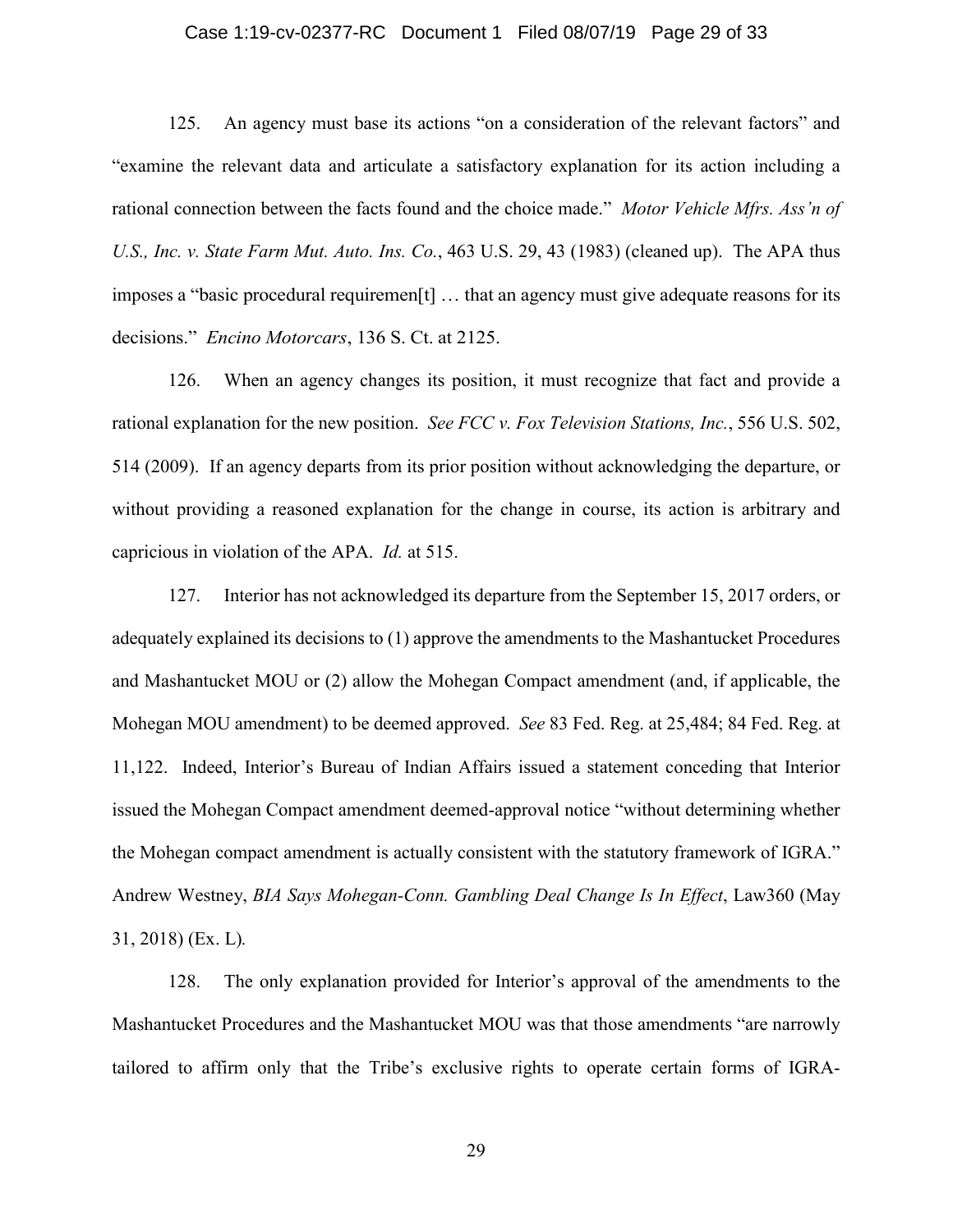# Case 1:19-cv-02377-RC Document 1 Filed 08/07/19 Page 30 of 33

sanctioned Class III gaming under its procedures, issued by the Department in 1991, will remain unaffected if the [Mashantucket] Tribe and Mohegan are authorized by the State under its laws to operate a gaming facility located out of the Tribe's or the Mohegan's Indian lands, as defined by IGRA." March 15, 2019 Letter, at 1 (Ex. O).

129. That explanation is arbitrary, capricious, and contrary to law.

130. The Amendments have the sole purpose and effect of authorizing commercial gaming on non-Indian lands, an issue Interior's approval decisions do not address. As a result, Interior "entirely failed to consider an important aspect of the problem." *State Farm*, 463 U.S. at 43.

131. Interior's approval decisions do not mention, much less respond to, the arguments presented by MGM, including in MGM's October 30, 2017 comments, regarding why the Amendments may not be approved or deemed approved.

132. Interior's approval decisions do not explain how approving the Amendments, which would diminish on-reservation gaming in favor of MMCT's off-reservation, commercial facility, is consistent with IGRA or Interior's trust obligations.

133. Interior's March 15, 2019 letter incorrectly states that the Amendments address a situation where "the [Mashantucket] Tribe and Mohegan [Tribe] are authorized by the State under its laws to operate a gaming facility." In fact, the Amendments address a situation where a "business entity owned exclusively" by the Tribes (i.e., MMCT—a private limited liability company formed under state law) is authorized to operate a gaming facility in the state.

134. Interior's approval decisions do not evaluate the propriety of using IGRA's amendment mechanism to facilitate a state statute providing a monopoly on commercial gaming to a specific commercial entity.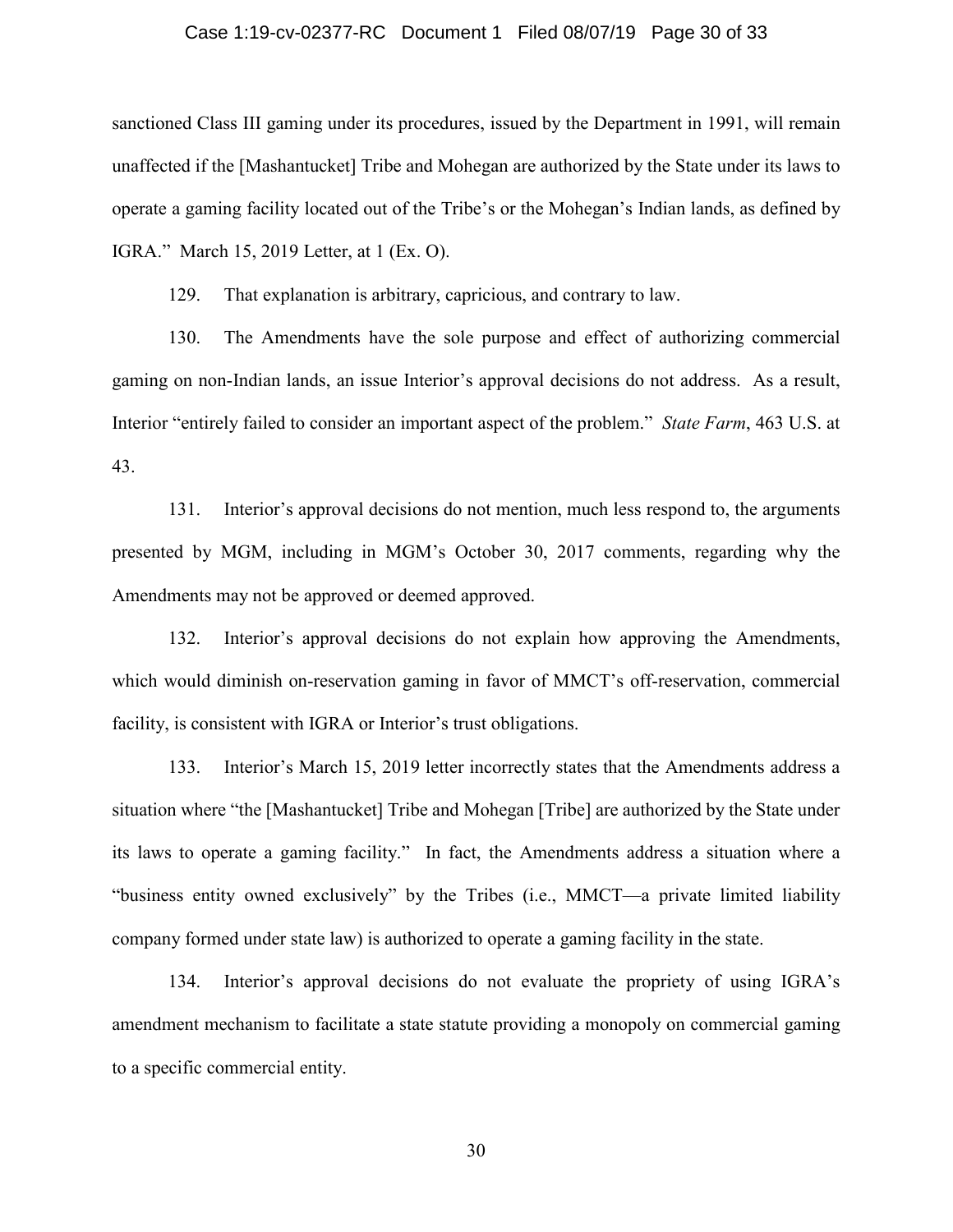# Case 1:19-cv-02377-RC Document 1 Filed 08/07/19 Page 31 of 33

135. Interior's March 15, 2019 letter fails to identify the "unique" circumstances in Connecticut that cause the Amendments to comply with IGRA, and likewise fails to respond to MGM's October 30, 2017 comments describing the serious practical problems that approval would cause in other states.

136. The explanations Interior has provided are particularly inadequate in light of Interior's changed position and the novel and unprecedented nature of the Amendments.

137. On September 15, 2017, Interior issued a ruling on the Amendments, explaining that it was "return[ing] the Amendment[s]" without approving them, explaining that "there is insufficient information upon which to make a decision."

138. On information and belief, the Amendments were not re-submitted to Interior after September 15, 2017, and the required information missing from the Amendments was not provided to Interior after that date.

139. In approving the Amendments or allowing them to be deemed approved, Interior failed to acknowledge the rationale for its earlier decision to return the Amendments or explain why it reversed course.

140. Interior's failure to adequately explain its approval of the Amendments, its failure to address comments raising serious legal challenges to the Amendments, and its unexplained departure from past agency practice, were arbitrary, capricious, and contrary to law, in violation of the APA, 5 U.S.C. § 706(2).

# **RELIEF REQUESTED**

WHEREFORE, Plaintiffs respectfully request that the Court:

A. Declare that Interior violated IGRA by approving the Amendments, whose sole purpose is facilitating commercial gaming on non-Indian lands;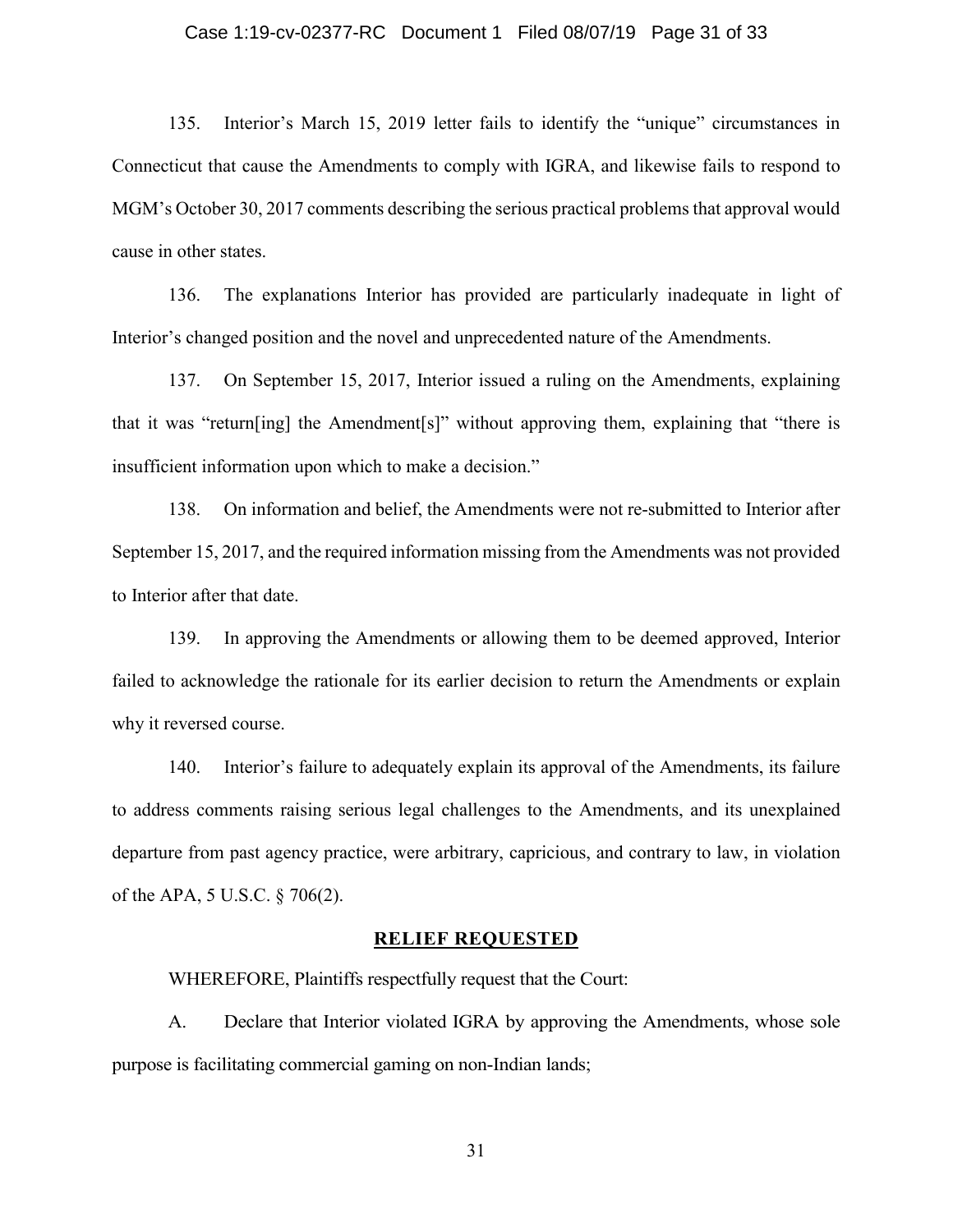# Case 1:19-cv-02377-RC Document 1 Filed 08/07/19 Page 32 of 33

B. Declare that Interior violated IGRA and the APA by approving amendments that had been returned and thus were not before Interior to act upon, and by allowing the Mohegan Compact amendment (and, if applicable, the Mohegan MOU amendment) to be deemed approved when the criteria necessary for such a deemed approval were not satisfied;

C. Declare that Interior violated the APA by failing adequately to explain the basis for approving the Amendments, for changing its earlier position without providing a reasoned explanation, for failing to respond to comments explaining why the Amendments violate IGRA, and for failing to address the novel and unprecedented nature of the Amendments;

D. Vacate Interior's decisions approving the Mashantucket amendments and allowing the Mohegan Compact amendment (and, if applicable, the Mohegan MOU amendment) to be deemed approved;

E. If necessary and appropriate, remand this proceeding to Interior for reconsideration in light of the relief requested above;

F. Retain jurisdiction to ensure compliance with the Court's order;

G. Award Plaintiffs the costs of their participation in this action, including reasonable attorneys' fees; and

H. Grant such other relief as the Court deems just and proper.

August 7, 2019 Respectfully submitted,

/s/ Kevin King Edward H. Rippey (D.C. Bar. No. 450462) Kevin King (D.C. Bar No. 1012403) Thomas Brugato (D.C. Bar No. 1013523) COVINGTON & BURLING LLP 850 Tenth St. NW Washington, DC 20001-4956 (202) 662-6000